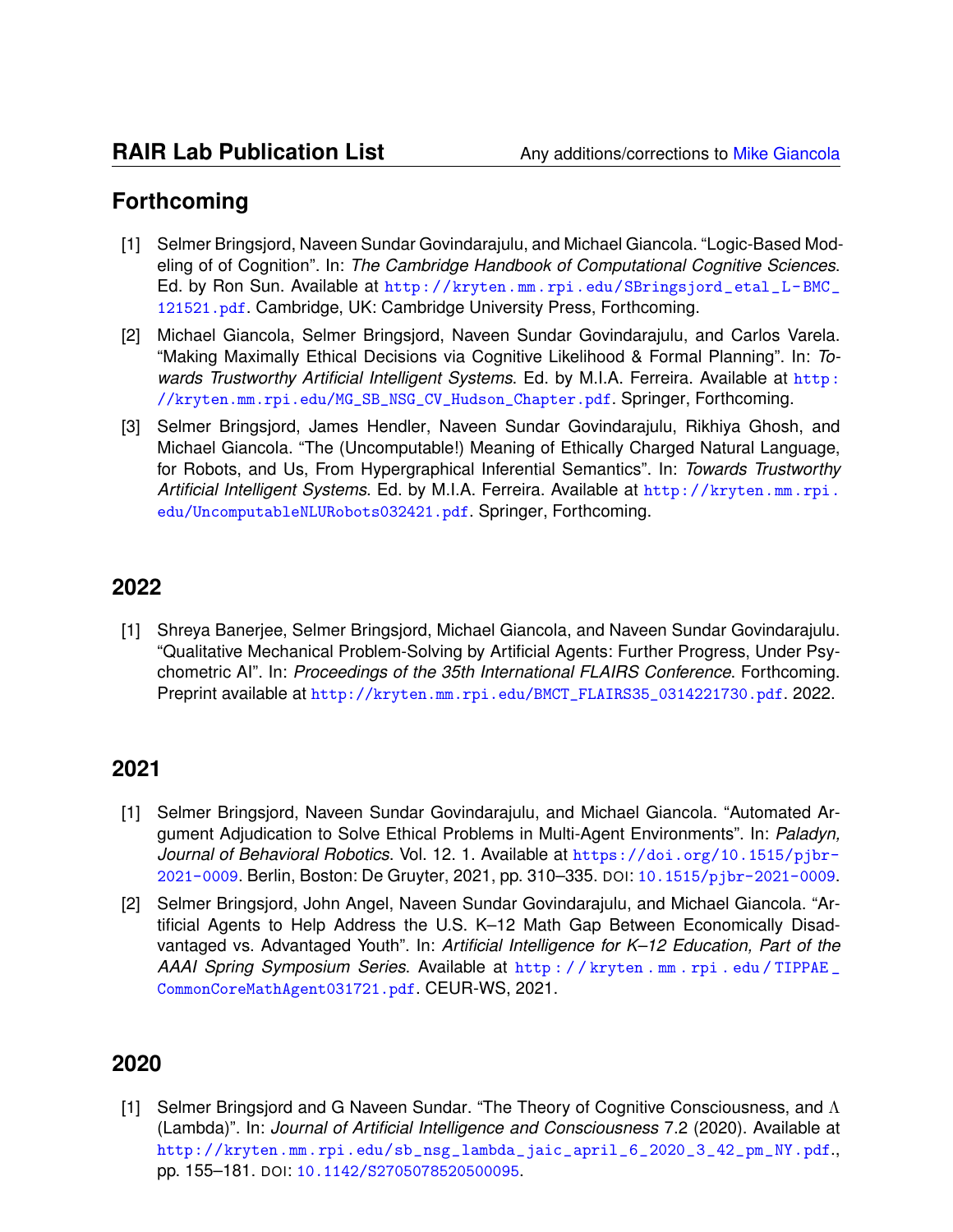- [2] Michael Giancola, Selmer Bringsjord, Naveen Sundar Govindarajulu, and Carlos Varela. "Ethical Reasoning for Autonomous Agents Under Uncertainty". In: *Smart Living and Quality Health with Robots, Proceedings of ICRES 2020*. Ed. by M.O. Tokhi, M.I.A. Ferreira, N.S. Govindarajulu, M.F. Silva, E.E. Kadar, J. Wang, and A.P. Kaur. Available at [http://kryten.](http://kryten.mm.rpi.edu/MG_SB_NSG_CV_LogicizationMiracleOnHudson.pdf) [mm . rpi . edu / MG \\_ SB \\_ NSG \\_ CV \\_ LogicizationMiracleOnHudson . pdf](http://kryten.mm.rpi.edu/MG_SB_NSG_CV_LogicizationMiracleOnHudson.pdf). The ShadowAdjudicator system can be obtained here: <https://github.com/RAIRLab/ShadowAdjudicator>. London, UK: CLAWAR, Sept. 2020, pp. 26–41.
- [3] Selmer Bringsjord, James Hendler, Naveen Sundar Govindarajulu, and Rikhiya Ghosh. "What is the Meaning of Culture-Bound Ethical Norms for Robots? The Answer from Hypergraphical Inferential Semantics". In: *Smart Living and Quality Health with Robots, Proceedings of ICRES 2020*. Ed. by M.O. Tokhi, M.I.A. Ferreira, N.S. Govindarajulu, M.F. Silva, E.E. Kadar, J. Wang, and A.P. Kaur. Available at [http://kryten.mm.rpi.edu/SBringsjor](http://kryten.mm.rpi.edu/SBringsjordetal_HouseholdRobotsHIS.pdf) [detal\\_HouseholdRobotsHIS.pdf](http://kryten.mm.rpi.edu/SBringsjordetal_HouseholdRobotsHIS.pdf). London, UK: CLAWAR, Sept. 2020, pp. 61–73.
- [4] Selmer Bringsjord, Michael Giancola, and Naveen Sundar Govindarajulu. "Culturally Aware Social Robots That Carry Humans Inside Them, Protected by Defeasible Argumentation Systems". In: *Culturally Sustainable Social Robotics (Proceedings of Robophilosophy 2020)*. Ed. by Marco Nørskov, Johanna Seibt, and Oliver Santiago Quick. Vol. 335. Frontiers in Artificial Intelligence and Applications. Preprint available at [https://mjgiancola.github.](https://mjgiancola.github.io/archive/2020/SB_MG_NSG_Culturally_Aware_Social_Robots.pdf) [io/archive/2020/SB\\_MG\\_NSG\\_Culturally\\_Aware\\_Social\\_Robots.pdf](https://mjgiancola.github.io/archive/2020/SB_MG_NSG_Culturally_Aware_Social_Robots.pdf). IOS Press, 2020, pp. 440–456. DOI: [10.3233/FAIA200941](https://doi.org/10.3233/FAIA200941).
- [5] Michael Giancola, Selmer Bringsjord, Naveen Sundar Govindarajulu, and John Licato. "Adjudication of Symbolic & Connectionist Arguments in Autonomous Driving AI". In: *Proceedings of the Sixth Global Conference on Artificial Intelligence (GCAI 2020)*. Ed. by Gregoire Danoy, Jun Pang, and Geoff Sutcliffe. Vol. 72. EPiC Series in Computing. EasyChair, 2020, pp. 28– 33. DOI: [10.29007/k647](https://doi.org/10.29007/k647). URL: <https://easychair.org/publications/paper/Vtl4>.
- [6] Selmer Bringsjord, Naveen Sundar Govindarajulu, John Licato, and Michael Giancola. "Learning Ex Nihilo". In: *Proceedings of the Sixth Global Conference on Artificial Intelligence (GCAI 2020)*. Ed. by Gregoire Danoy, Jun Pang, and Geoff Sutcliffe. Vol. 72. EPiC Series in Computing. EasyChair, 2020, pp. 1–27. DOI: [10.29007/ggcf](https://doi.org/10.29007/ggcf). URL: [https://easychair.org/](https://easychair.org/publications/paper/NzWG) [publications/paper/NzWG](https://easychair.org/publications/paper/NzWG).

- [1] Selmer Bringsjord. "Computer Science as Immaterial Formal Logic". In: *Philosophy & Technology* (2019). Available at [http://kryten.mm.rpi.edu/CompSciAsImmaterialFormalLog](http://kryten.mm.rpi.edu/CompSciAsImmaterialFormalLogicPreprint.pdf) [icPreprint.pdf](http://kryten.mm.rpi.edu/CompSciAsImmaterialFormalLogicPreprint.pdf), pp. 1–9. DOI: [10.1007/s13347-019-00366-7](https://doi.org/10.1007/s13347-019-00366-7).
- [2] Naveen Sundar Govindarajulu, Selmer Bringsjord, Rikhiya Ghosh, and Vasanth Sarathy. "Toward the Engineering of Virtuous Machines". In: *Proceedings of the 2019 AAAI/ACM Conference on AI, Ethics, and Society (AIES 2019)*. Available at [http://kryten.mm.rpi.](http://kryten.mm.rpi.edu/NSG_SBetal_VirtuousMachines012219.pdf) [edu/NSG\\_SBetal\\_VirtuousMachines012219.pdf](http://kryten.mm.rpi.edu/NSG_SBetal_VirtuousMachines012219.pdf). ACM. 2019, pp. 29–35.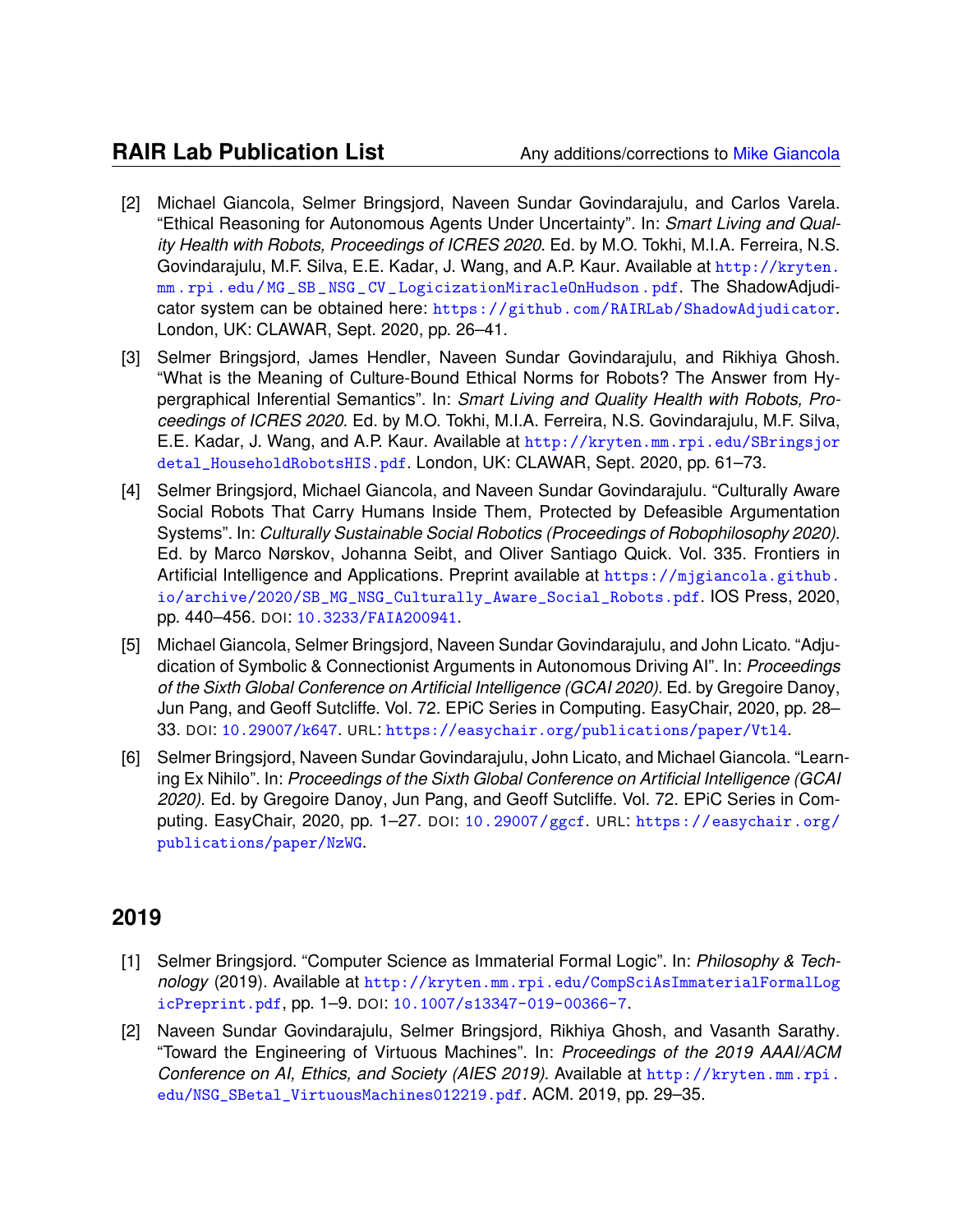- [3] Naveen Sundar Govindarajulu, Selmer Bringsjord, and Matthew Peveler. "On Quantified Modal Theorem Proving for Modeling Ethics". In: *Proceedings of the Second International Workshop on Automated Reasoning: Challenges, Applications, Directions, Exemplary Achievements (ARCADE 2019)*. Ed. by Martin Suda and Sarah Winkler. Vol. 311. Electronic Proceedings in Theoretical Computer Science. Available at [http://eptcs.web.cse.unsw.edu.](http://eptcs.web.cse.unsw.edu.au/paper.cgi?ARCADE2019.7.pdf) [au/paper.cgi?ARCADE2019.7.pdf](http://eptcs.web.cse.unsw.edu.au/paper.cgi?ARCADE2019.7.pdf). 2019, pp. 43–49. DOI: [10.4204/EPTCS.311.7](https://doi.org/10.4204/EPTCS.311.7).
- [4] Selmer Bringsjord, Naveen Sundar Govindarajulu, and Christina Elmore. "Logicist Computational Cognitive Modeling of Infinitary False-Belief Tasks". In: *Proceedings of the 41st Annual Conference of the Cognitive Science Society*. Ed. by A.K. Goel, C.M. Seifert, and C. Freksa. Available at [https://cognitivesciencesociety.org/wp- content/uploads/2019/07/](https://cognitivesciencesociety.org/wp-content/uploads/2019/07/cogsci19_proceedings-8July2019-compressed.pdf) [cogsci19 \\_ proceedings - 8July2019 - compressed . pdf](https://cognitivesciencesociety.org/wp-content/uploads/2019/07/cogsci19_proceedings-8July2019-compressed.pdf). Cognitive Science Society, 2019, pp. 43–45.
- [5] Selmer Bringsjord and Naveen Sundar Govindarajulu. "Introducing Λ for Measuring Cognitive Consciousness". In: *Proceedings of TOCAIS19 (Toward Conscious AI Systems)*. Ed. by A. Chella, D. Gamez, P. Lincoln, R. Manzotti, and J. Pfautz. Vol. 2287. Available at [http:](http://ceur-ws.org/Vol-2287/paper26.pdf) [//ceur-ws.org/Vol-2287/paper26.pdf](http://ceur-ws.org/Vol-2287/paper26.pdf). 2019.
- [6] Naveen Sundar Govindarajulu and Selmer Bringsjord. "Towards a Computable & Harnessable Model of Consciousness". In: *Proceedings of TOCAIS19 (Toward Conscious AI Systems)*. Ed. by A. Chella, D. Gamez, P. Lincoln, R. Manzotti, and J. Pfautz. Vol. 2287. Available at <http://ceur-ws.org/Vol-2287/paper27.pdf>. 2019.
- [7] Naveen Sundar Govindarajulu, Selmer Bringsjord, Rikhiya Ghosh, and Matthew Peveler. "Beyond the Doctrine of Double Effect: A Formal Model of True Self-Sacrifice". In: *Robotics and Well-Being*. Ed. by M.I.A. Ferreira, J.S. Sequeira, G.S. Virk, M.O. Tokhi, and E.E. Kadar. Available at [http : / / kryten . mm . rpi . edu / NSG \\_ SB \\_ RG \\_ MP \\_ DDE \\_ SelfSac \\_ 110617 . pdf](http://kryten.mm.rpi.edu/NSG_SB_RG_MP_DDE_SelfSac_110617.pdf). Springer, 2019, pp. 39–54.
- [8] Antonio Chella, Angelo Cangelosi, Giorgio Metta, and Selmer Bringsjord. "Consciousness in Humanoid Robots". In: *Frontiers in Robotics and AI* 6.17 (2019). Available at [https :](https://doi.org/10.3389/frobt.2019.00017) [//doi.org/10.3389/frobt.2019.00017](https://doi.org/10.3389/frobt.2019.00017).
- [9] Marjorie McShane, Selmer Bringsjord, James Hendler, Sergei Nirenburg, and Ron Sun. "A Response to Núñez et al.'s (2019) "What Happened to Cognitive Science?"" In: Topics in *Cognitive Science* (2019). Available at <https://doi.org/10.1111/tops.12458>, pp. 914– 917.

- [1] Selmer Bringsjord and Naveen Sundar Govindarajulu. "Artificial Intelligence". In: *The Stanford Encyclopedia of Philosophy*. Ed. by Edward N. Zalta. Fall 2018. Current version is available at [https://plato.stanford.edu/entries/artificial- intelligence](https://plato.stanford.edu/entries/artificial-intelligence); original version published in 2018 is available at [https://plato.stanford.edu/archives/](https://plato.stanford.edu/archives/fall2018/entries/artificial-intelligence/) [fall2018/entries/artificial-intelligence/](https://plato.stanford.edu/archives/fall2018/entries/artificial-intelligence/). Metaphysics Research Lab, Stanford University, 2018.
- [2] Selmer Bringsjord. "Logicist Remarks on Rapaport on Philosophy of Computer Science+". In: *APA Newsletter on Philosophy and Computers* 18.1 (2018). Ed. by Piotr Boltuc. Available at <http://kryten.mm.rpi.edu/SBonBR.pdf>, pp. 28–31.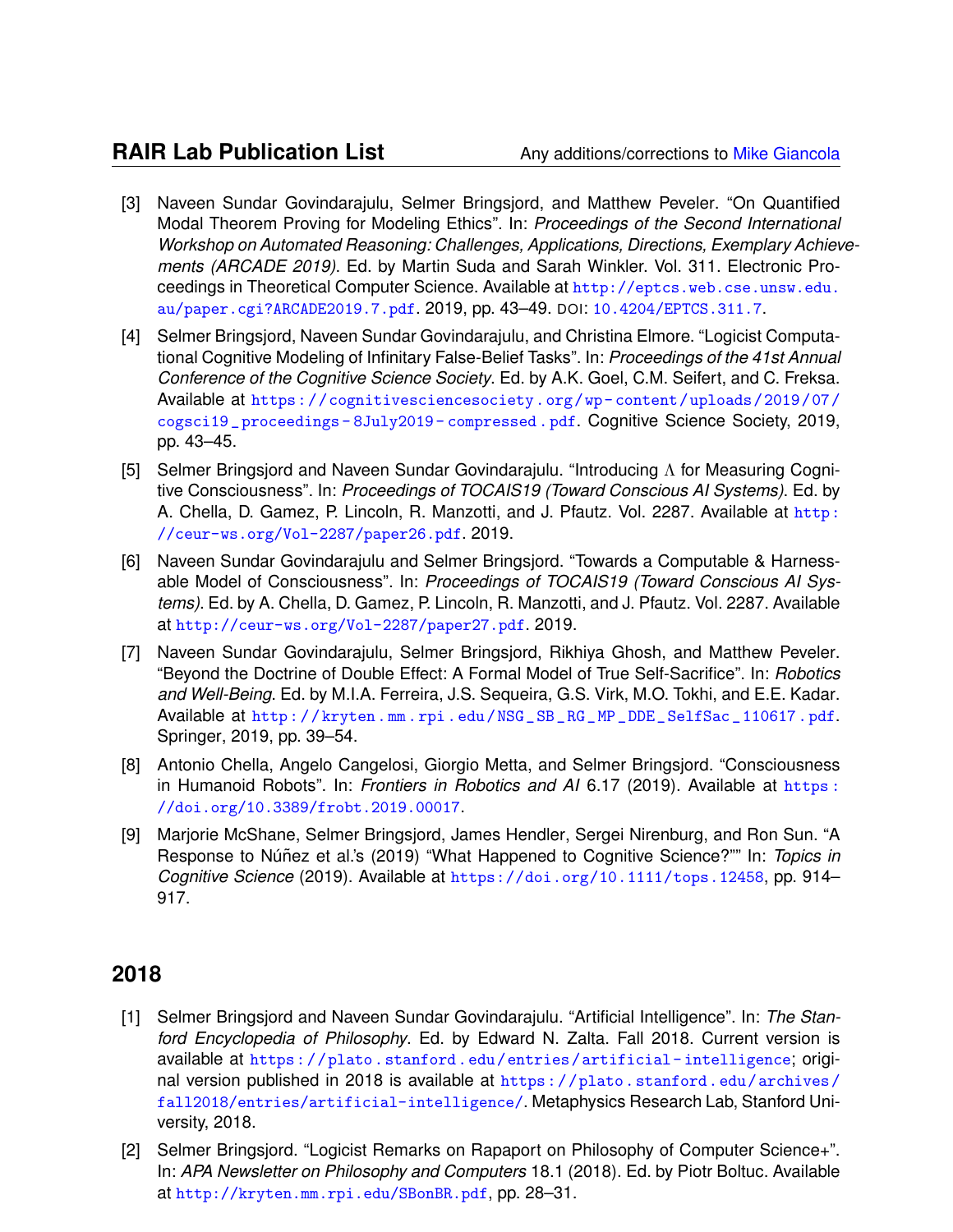- [3] Naveen Sundar Govindarajulu, Selmer Bringsjord, Atriya Sen, Jean-Claude Paquin, and Kevin O'Neill. "Ethical Operating Systems". In: *Reflections on Programming Systems*. Ed. by Liesbeth De Mol and Giuseppe Primiero. Available at [http://kryten.mm.rpi.edu/NSG\\_](http://kryten.mm.rpi.edu/NSG_SB_extracted_HistoryPhilosophyOS_submitted.pdf) [SB\\_extracted\\_HistoryPhilosophyOS\\_submitted.pdf](http://kryten.mm.rpi.edu/NSG_SB_extracted_HistoryPhilosophyOS_submitted.pdf). Springer, 2018, pp. 235–260.
- [4] Selmer Bringsjord and Naveen Sundar Govindarajulu. "The Epistemology of Computer-Mediated Proofs". In: *Technology and Mathematics: Philosophical and Historical Investigations*. Available at [http://kryten.mm.rpi.edu/SB\\_NSG\\_EpistComp- MediatedProofs\\_](http://kryten.mm.rpi.edu/SB_NSG_EpistComp-MediatedProofs_0516172200NY.pdf) [0516172200NY.pdf](http://kryten.mm.rpi.edu/SB_NSG_EpistComp-MediatedProofs_0516172200NY.pdf). Springer, 2018, pp. 165–183.
- [5] Selmer Bringsjord, Naveen Sundar Govindarajulu, Shreya Banerjee, and John Hummel. "Do Machine-Learning Machines Learn?" In: *Philosophy and Theory of Artificial Intelligence 2017*. Ed. by V. Muller. Vol. 44. Available at [http://kryten.mm.rpi.edu/SB\\_NSG\\_SB\\_JH\\_](http://kryten.mm.rpi.edu/SB_NSG_SB_JH_DoMachine-LearningMachinesLearn_preprint.pdf) [DoMachine-LearningMachinesLearn\\_preprint.pdf](http://kryten.mm.rpi.edu/SB_NSG_SB_JH_DoMachine-LearningMachinesLearn_preprint.pdf). Springer. 2017, pp. 136–157.
- [6] Selmer Bringsjord, Naveen Sundar Govindarajulu, Atriya Sen, Matthew Peveler, Biplav Srivastava, and Kartik Talamadupula. "Tentacular Artificial Intelligence, and the Architecture Thereof, Introduced". In: *Proceedings of the Architectures and Evaluation for Generality, Autonomy & Progress in AI Workshop (AEGAP 2018)*. Available at [http://kryten.mm.rpi.](http://kryten.mm.rpi.edu/TAI_AEGAP2018_cc.pdf) [edu/TAI\\_AEGAP2018\\_cc.pdf](http://kryten.mm.rpi.edu/TAI_AEGAP2018_cc.pdf). 2018.
- [7] Selmer Bringsjord and Naveen Sundar Govindarajulu. "Are Autonomous-and-Creative Machines Intrinsically Untrustworthy?" In: *Foundations of Trusted Autonomy*. Ed. by H. Hussein Abbass, J. Scholz, and D. Reid. Available at [http://kryten.mm.rpi.edu/SB\\_NSG\\_](http://kryten.mm.rpi.edu/SB_NSG_aut2dishon.pdf) [aut2dishon.pdf](http://kryten.mm.rpi.edu/SB_NSG_aut2dishon.pdf). Springer, 2018, pp. 317–335.
- [8] Selmer Bringsjord, Naveen Sundar Govindarajulu, and Atriya Sen. "Demystifying "Value Alignment: Formally Linking Axiology to Ethical Principles in a Deontic Cognitive Calculus". In: *Hybrid Worlds: Societal and Ethical Challenges; Proceedings of the International Conference on Robot Ethics and Standards (ICRES) 2018*. Ed. by Selmer Bringsjord, Mohammad Osman Tokhi, Maria Isabel Aldinhas Ferreira, and Naveen Sundar Govindarajulu. Available (within full e-book) at <http://kryten.mm.rpi.edu/HybridWorlds.pdf>. CLAWAR, 2018, pp. 139–143.
- [9] Matthew Peveler, Naveen Sundar Govindarajulu, and Selmer Bringsjord. "Toward Automating the Doctrine of Triple Effect". In: *Hybrid Worlds: Societal and Ethical Challenges; Proceedings of the International Conference on Robot Ethics and Standards (ICRES) 2018*. Ed. by Selmer Bringsjord, Mohammad Osman Tokhi, Maria Isabel Aldinhas Ferreira, and Naveen Sundar Govindarajulu. Available (within full e-book) at [http://kryten.mm.rpi.](http://kryten.mm.rpi.edu/HybridWorlds.pdf) [edu/HybridWorlds.pdf](http://kryten.mm.rpi.edu/HybridWorlds.pdf). CLAWAR, 2018, pp. 82–88.
- [10] Atriya Sen, Paul Mayol, Biplav Srivastava, Kartik Talamadupula, Naveen Sundar Govindarajulu, and Selmer Bringsjord. "Virtue Ethics via Planning and Learning". In: *Hybrid Worlds: Societal and Ethical Challenges; Proceedings of the International Conference on Robot Ethics and Standards (ICRES) 2018*. Ed. by Selmer Bringsjord, Mohammad Osman Tokhi, Maria Isabel Aldinhas Ferreira, and Naveen Sundar Govindarajulu. Available (within full ebook) at <http://kryten.mm.rpi.edu/HybridWorlds.pdf>. CLAWAR, 2018, pp. 26–32.
- [11] Naveen Sundar Govindarajulu, Selmer Bringjsord, and Rikhiya Ghosh. "Virtue Ethics via Planning and Learning". In: *Hybrid Worlds: Societal and Ethical Challenges; Proceedings of the International Conference on Robot Ethics and Standards (ICRES) 2018*. Ed. by Selmer Bringsjord, Mohammad Osman Tokhi, Maria Isabel Aldinhas Ferreira, and Naveen Sundar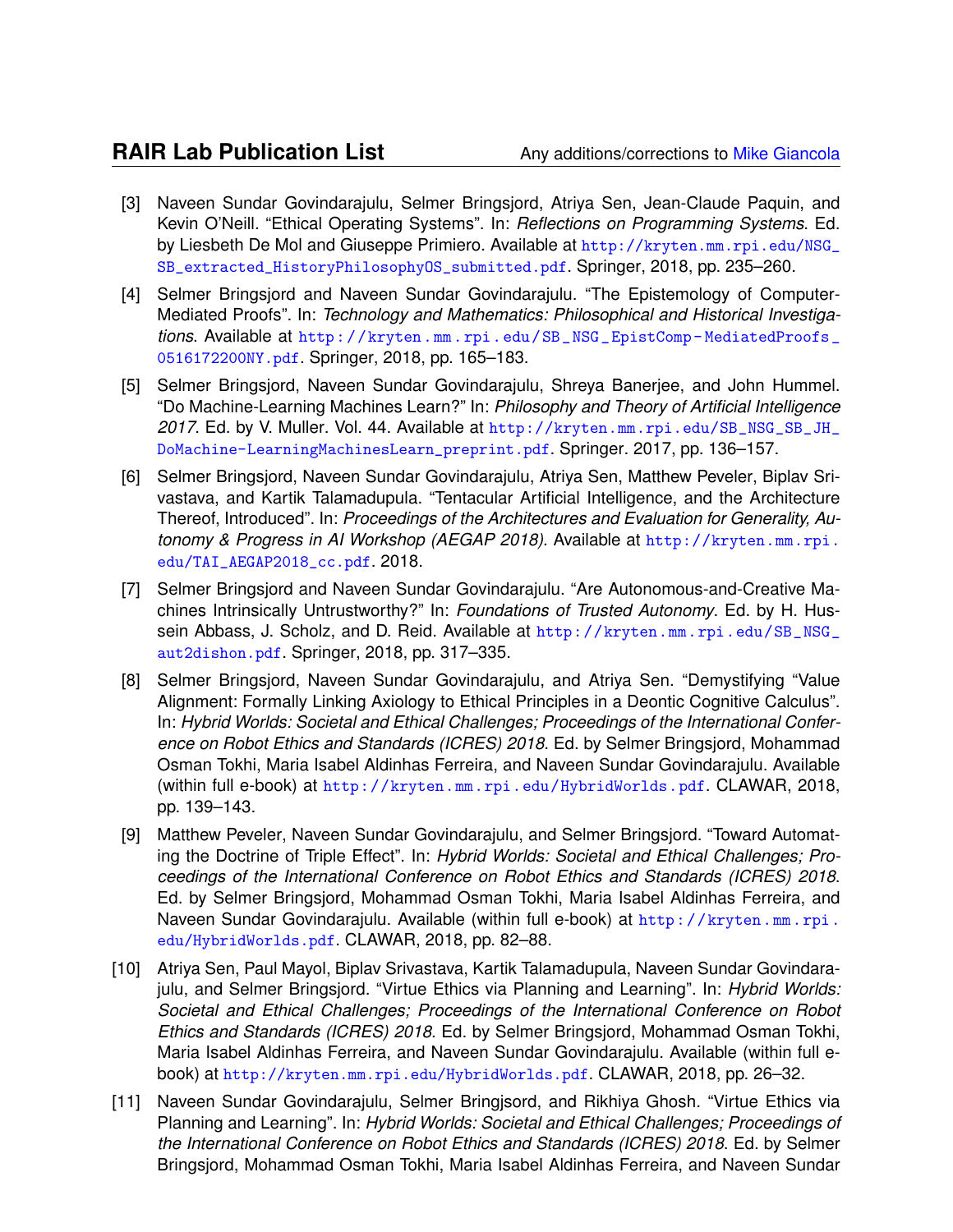Govindarajulu. Available (within full e-book) at [http://kryten.mm.rpi.edu/HybridWorlds.](http://kryten.mm.rpi.edu/HybridWorlds.pdf) [pdf](http://kryten.mm.rpi.edu/HybridWorlds.pdf). CLAWAR, 2018, pp. 33–38.

- [12] Selmer Bringsjord, Paul Bello, and Naveen Sundar Govindarajulu. "Toward Axiomatizing Consciousness". In: *The Bloomsbury Companion to the Philosophy of Consciousness* (2018). Ed. by D. Jacquette. Available at [http://kryten.mm.rpi.edu/SB\\_PB\\_NSG\\_axiomatizing\\_](http://kryten.mm.rpi.edu/SB_PB_NSG_axiomatizing_consciousness.pdf) [consciousness.pdf](http://kryten.mm.rpi.edu/SB_PB_NSG_axiomatizing_consciousness.pdf), pp. 289–324.
- [13] Atriya Sen, Selmer Bringsjord, Naveen Sundar Govindarajulu, Paul Mayol, Rikhiya Ghosh, Biplav Srivastava, and Kartik Talamadupula. "Toward a Smart City Using Tentacular AI". In: *Proceedings of the 14th European Conference on Ambient Intelligence*. Available at [http:](http://kryten.mm.rpi.edu/TowardSmartCitiesAMI.pdf) [//kryten.mm.rpi.edu/TowardSmartCitiesAMI.pdf](http://kryten.mm.rpi.edu/TowardSmartCitiesAMI.pdf). Springer. 2018, pp. 106–112.
- [14] Selmer Bringsjord, Atriya Sen, and Eamon Olive. "The (Formal) Theory of Rationalist Attention (ToRA)". In: *IACAP 2018 (Extended abstract)* (2018). Available at [http://kryten.mm.](http://kryten.mm.rpi.edu/TORA4IACAP2018Abstract.pdf) [rpi.edu/TORA4IACAP2018Abstract.pdf](http://kryten.mm.rpi.edu/TORA4IACAP2018Abstract.pdf).

- [1] Selmer Bringsjord. "An Argument For P=NP". In: *Minds and Machines* 27.4 (2017). Available at [http : / / kryten . mm . rpi . edu / Bringsjord2017 \\_ Article \\_ AnArgumentForPNP . pdf](http://kryten.mm.rpi.edu/Bringsjord2017_Article_AnArgumentForPNP.pdf), pp. 663–672.
- [2] Selmer Bringsjord. "Tolerating the Barcan Formula, and Refining Digital Physics: Reply to Arkoudas". In: *Minds and Machines* 27.4 (2017). Available at [http://kryten.mm.rpi.edu/](http://kryten.mm.rpi.edu/Bringsjord2017_Article_ToleratingTheBarcanFormulaAndR.pdf) [Bringsjord2017\\_Article\\_ToleratingTheBarcanFormulaAndR.pdf](http://kryten.mm.rpi.edu/Bringsjord2017_Article_ToleratingTheBarcanFormulaAndR.pdf), pp. 679–682.
- [3] Selmer Bringsjord. "Is Universal Computation a Myth?" In: *Emergent Computation: A Festschrift for Selim Akl*. Ed. by A. Adamatzky. Available at [http://kryten.mm.rpi.edu/SBringsjord\\_](http://kryten.mm.rpi.edu/SBringsjord_on_SAkl_on_MythUniversalComputer.pdf) [on\\_SAkl\\_on\\_MythUniversalComputer.pdf](http://kryten.mm.rpi.edu/SBringsjord_on_SAkl_on_MythUniversalComputer.pdf). Springer, 2017, pp. 19–37.
- [4] Selmer Bringsjord and Alexander Bringsjord. "The Singularity Business: Toward a Realistic, Fine-grained Economics for an AI-Infused World". In: *Philosophy and Computing: Essays in Epistemology, Philosophy of Mind, Logic, and Ethics*. Ed. by T. Powers. Available at [http:](http://kryten.mm.rpi.edu/SBringsjord_ABringsjord_SingularityBiz_0915151500.pdf) [//kryten.mm.rpi.edu/SBringsjord\\_ABringsjord\\_SingularityBiz\\_0915151500.pdf](http://kryten.mm.rpi.edu/SBringsjord_ABringsjord_SingularityBiz_0915151500.pdf). Springer, 2017, pp. 99–119.
- [5] Naveen Sundar Govindarajulu and Selmer Bringsjord. "On Automating the Doctrine of Double Effect". In: *Proceedings of the Twenty-Sixth International Joint Conference on Artificial Intelligence (IJCAI-17)* (2017). Ed. by C. Sierra. Available at [http://kryten.mm.rpi.edu/](http://kryten.mm.rpi.edu/NSG_SB_AutomatingDDE_IJCAI-17.pdf) [NSG\\_SB\\_AutomatingDDE\\_IJCAI-17.pdf](http://kryten.mm.rpi.edu/NSG_SB_AutomatingDDE_IJCAI-17.pdf), pp. 4722–4730.
- [6] Naveen Sundar Govindarajulu, Selmer Bringsjord, Rikhiya Ghosh, and Matthew Peveler. "Beyond the Doctrine of Double Effect: A Formal Model of True Self-Sacrifice". In: *Proceedings of the 2017 International Conference on Robot Ethics and Safety Standards (ICRESS 2017)*. Available at [http://kryten.mm.rpi.edu/NSG\\_SB\\_RG\\_MP\\_DDE\\_SelfSac\\_110617.pdf](http://kryten.mm.rpi.edu/NSG_SB_RG_MP_DDE_SelfSac_110617.pdf). 2017.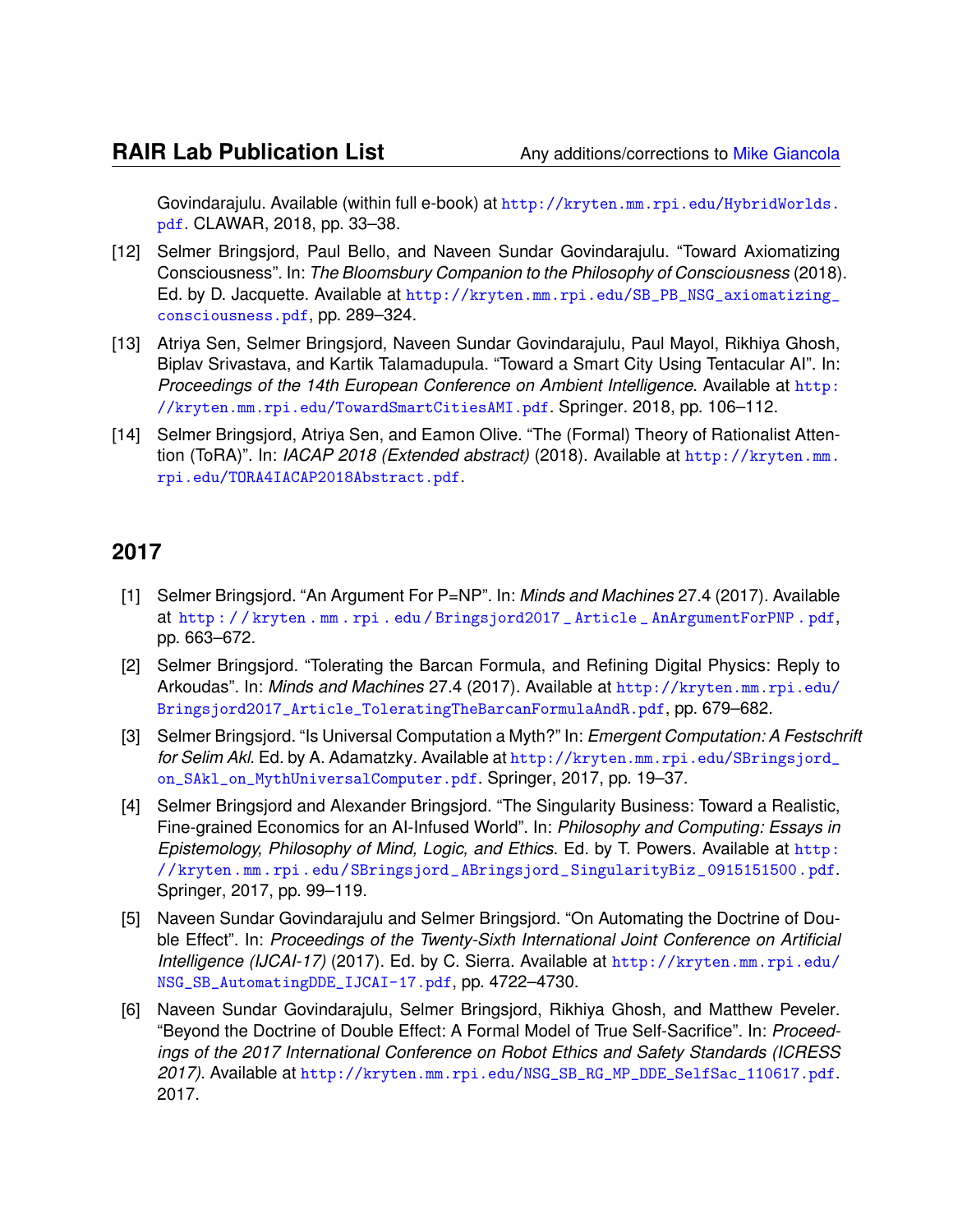- [7] Naveen Sundar Govindarajulu and Selmer Bringsjord. "Strength Factors: An Uncertainty System for Quantified Modal Logic". In: *Proceedings of the IJCAI Workshop on "Logical Foundations for Uncertainty and Machine Learning (LFU-2017)*. Ed. by V. Belle, J. Cussens, M. Finger, L. Godo, H. Prade, and G. Qi. Available at [http://kryten.mm.rpi.edu/NSG\\_SB\\_](http://kryten.mm.rpi.edu/NSG_SB_StrengthFactorsQuantModalLogic_LFU-17.pdf) [StrengthFactorsQuantModalLogic\\_LFU-17.pdf](http://kryten.mm.rpi.edu/NSG_SB_StrengthFactorsQuantModalLogic_LFU-17.pdf). Melbourne, Australia, Aug. 2017, pp. 34– 40. URL: <http://homepages.inf.ed.ac.uk/vbelle/workshops/lfu17/proc.pdf>.
- [8] Atriya Sen, Selmer Bringsjord, and Naveen Sundar Govindarajulu. "Inaugural Steps in a Computational Study of Time Travel". In: *Proceedings of the 3rd International Conference on Logic, Relativity and Beyond*. 2017.
- [9] Paul Bello and Selmer Bringsjord. "Two Problems Afflicting the Search for a Standard Model of the Mind". In: *2017 AAAI Fall Symposium Series*. Available at [http://kryten.mm.rpi.](http://kryten.mm.rpi.edu/pb_sb_aaaifs2017_final.pdf) [edu/pb\\_sb\\_aaaifs2017\\_final.pdf](http://kryten.mm.rpi.edu/pb_sb_aaaifs2017_final.pdf). 2017.

- [1] Selmer Bringsjord and Naveen Sundar Govindarajulu. "Leibniz's Art of Infallibility, Watson, and the Philosophy, Theory, and Future of AI". In: *Fundamental Issues of Artificial Intelligence*. Ed. by V. Muller. Vol. 376. Available at [http : / / kryten . mm . rpi . edu / SB \\_ NSG \\_](http://kryten.mm.rpi.edu/SB_NSG_Watson_Leibniz_PT-AI_061414.pdf) [Watson\\_Leibniz\\_PT-AI\\_061414.pdf](http://kryten.mm.rpi.edu/SB_NSG_Watson_Leibniz_PT-AI_061414.pdf). Synthese Library Series, 2016, pp. 185–202.
- [2] Selmer Bringsjord and Atriya Sen. "On Creative Self-Driving Cars: Hire the Computational Logicians, Fast". In: *Applied Artificial Intelligence* 30.8 (2016). Available at [http://kryten.](http://kryten.mm.rpi.edu/SB_AS_CreativeSelf-DrivingCars_0323161130NY.pdf) [mm.rpi.edu/SB\\_AS\\_CreativeSelf-DrivingCars\\_0323161130NY.pdf](http://kryten.mm.rpi.edu/SB_AS_CreativeSelf-DrivingCars_0323161130NY.pdf), pp. 758–786.
- [3] Selmer Bringsjord. "Can Phronetic Robots Be Engineered by Computational Logicians? No. . . and Yes." In: *Proceedings of Robophilosophy/TRANSOR 2016*. Ed. by J. Seibt, M. Nørskov, and S. Andersen. Available at [http : / / kryten . mm . rpi . edu / Sringsjord \\_](http://kryten.mm.rpi.edu/Sringsjord_OnFormalizingPhronesis_ext_abstract_101116.pdf) [OnFormalizingPhronesis\\_ext\\_abstract\\_101116.pdf](http://kryten.mm.rpi.edu/Sringsjord_OnFormalizingPhronesis_ext_abstract_101116.pdf). IOS Press, 2016, pp. 3–6.
- [4] Selmer Bringsjord, Rikhiya Ghosh, and James Pane-Joyce. "Deontic Counteridenticals and the Design of Ethically Correct Intelligent Agents: First Steps". In: *Proceedings of the 1st Workshop on Ethics in the Design of Intelligent Agents*. Available at [http://kryten.mm.](http://kryten.mm.rpi.edu/SB_RG_JP-G_deontic_counteridenticals4EDIA2016.pdf) [rpi.edu/SB\\_RG\\_JP-G\\_deontic\\_counteridenticals4EDIA2016.pdf](http://kryten.mm.rpi.edu/SB_RG_JP-G_deontic_counteridenticals4EDIA2016.pdf). 2016, pp. 38–43.
- [5] Selmer Bringsjord, John Licato, and Alexander Bringsjord. "The Contemporary Craft of Creating Characters Meets Today's Cognitive Architectures: A Case Study in Expressivity". In: *Integrating Cognitive Architectures into Virtual Character Design*. Available at [http :](http://kryten.mm.rpi.edu/SB_JL_AB_char_craft2cog_arch_0121161500NY.pdf) [//kryten.mm.rpi.edu/SB\\_JL\\_AB\\_char\\_craft2cog\\_arch\\_0121161500NY.pdf](http://kryten.mm.rpi.edu/SB_JL_AB_char_craft2cog_arch_0121161500NY.pdf). IGI Global, 2016, pp. 151–180.
- [6] Selmer Bringsjord, John Licato, Daniel Arista, Naveen Sundar Govindarajulu, and Paul F Bello. "Introducing the Doxastically Centered Approach to Formalizing Relevance Bonds in Conditionals". In: *Computing and Philosophy*. Available at [http://kryten.mm.rpi.edu/](http://kryten.mm.rpi.edu/Intro_Doxastically_Ctr_Approach.pdf) [Intro\\_Doxastically\\_Ctr\\_Approach.pdf](http://kryten.mm.rpi.edu/Intro_Doxastically_Ctr_Approach.pdf). Springer, 2016, pp. 117–131.
- [7] Selmer Bringsjord. "A 21st-Century Ethical Hierarchy for Robots and Persons:  $\mathscr{EH}$ ". In: *A World with Robots*. Ed. by I. Ferreira, J. Sequeria, M. Tokhi, E. Kandar, and G. Virk. Intelligent Systems, Control and Automation: Science and Engineering. Available at [http:](http://kryten.mm.rpi.edu/SELPAP/MOREMORALROBOTS/SBringsjord_ethical_hierarchy_062215b.pdf) [//kryten.mm.rpi.edu/SELPAP/MOREMORALROBOTS/SBringsjord\\_ethical\\_hierarchy\\_](http://kryten.mm.rpi.edu/SELPAP/MOREMORALROBOTS/SBringsjord_ethical_hierarchy_062215b.pdf) [062215b.pdf](http://kryten.mm.rpi.edu/SELPAP/MOREMORALROBOTS/SBringsjord_ethical_hierarchy_062215b.pdf). Springer, 2016, pp. 47–61.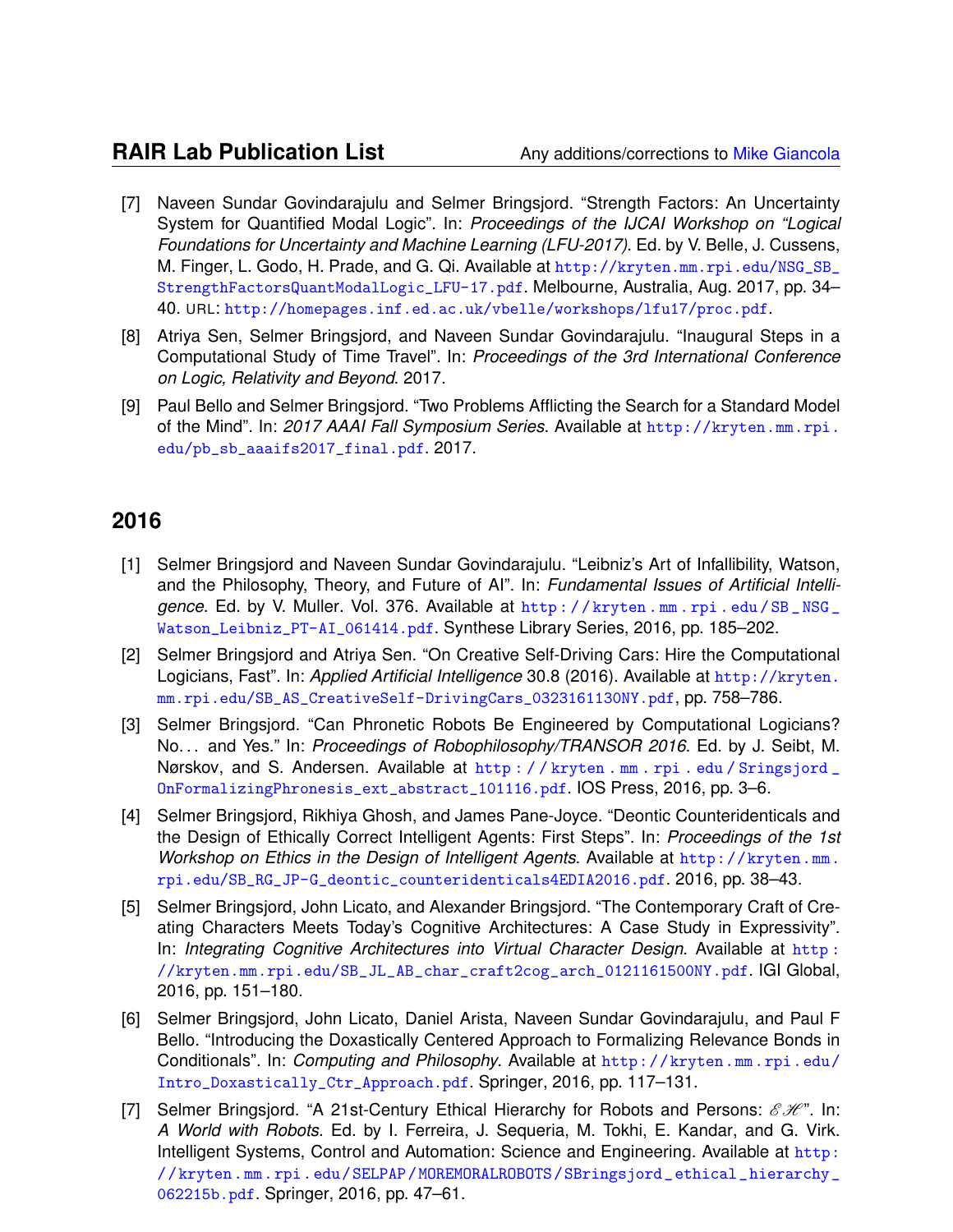[8] Naveen Sundar Govindarajulu and Selmer Bringsjord. "Crowdsourcing Theorem Proving via Natural Games". In: *Proceedings of the Second Workshop on Bridging the Gap between Human and Automated Reasoning, at the International Joint Conference on Artificial Intelligence 2016*. Ed. by U. Furbach and C. Schon. Available at [http : / / ratiolog . uni](http://ratiolog.uni-koblenz.de/proceedings2016.pdf)  [koblenz.de/proceedings2016.pdf](http://ratiolog.uni-koblenz.de/proceedings2016.pdf). 2016, pp. 28–42.

- [1] Selmer Bringsjord. "A Vindication of Program Verification". In: *History and Philosophy of Logic* 36.3 (2015). Available at [http : / / kryten . mm . rpi . edu / SB \\_ progver \\_ selfref \\_](http://kryten.mm.rpi.edu/SB_progver_selfref_driver_final2_060215.pdf) [driver\\_final2\\_060215.pdf](http://kryten.mm.rpi.edu/SB_progver_selfref_driver_final2_060215.pdf), pp. 262–277.
- [2] Naveen Sundar Govindarajulu, Selmer Bringsjord, and Joshua Taylor. "Proof Verification and Proof Discovery for Relativity". In: *Synthese* 192.7 (2015). Available at [http://kryten.mm.](http://kryten.mm.rpi.edu/Govindarajulu-Bringsjord_proof_discovery_verification.pdf) [rpi.edu/Govindarajulu- Bringsjord\\_proof\\_discovery\\_verification.pdf](http://kryten.mm.rpi.edu/Govindarajulu-Bringsjord_proof_discovery_verification.pdf), pp. 2077– 2094.
- [3] Selmer Bringsjord. "The Symbol Grounding Problem . . . Remains Unsolved". In: *Journal of Experimental & Theoretical Artificial Intelligence* 27.1 (2015). Available at [http://kryten.](http://kryten.mm.rpi.edu/SB_on_LF_on_SGP_123013.pdf) [mm.rpi.edu/SB\\_on\\_LF\\_on\\_SGP\\_123013.pdf](http://kryten.mm.rpi.edu/SB_on_LF_on_SGP_123013.pdf), pp. 63–72.
- [4] Selmer Bringsjord and John Licato. "Crossbows, von Clauswitz, and the Eternality of Software Shrouds: Reply to Christianson". In: *Philosophy & Technology* 28.3 (2015). Available at [http://kryten.mm.rpi.edu/SB\\_JL\\_on\\_BC.pdf](http://kryten.mm.rpi.edu/SB_JL_on_BC.pdf), pp. 365–367.
- [5] Selmer Bringsjord and John Licato. "By Disanalogy, Cyberwarfare is Utterly New". In: *Philosophy & Technology* 28.3 (2015). Available at [http : / / kryten . mm . rpi . edu / SB \\_ JL \\_](http://kryten.mm.rpi.edu/SB_JL_cyberwarfare_disanalogy_DRIVER_final.pdf) [cyberwarfare\\_disanalogy\\_DRIVER\\_final.pdf](http://kryten.mm.rpi.edu/SB_JL_cyberwarfare_disanalogy_DRIVER_final.pdf), pp. 339–358.
- [6] Selmer Bringsjord, Naveen Sundar Govindarajulu, John Licato, Atriya Sen, Joseph Johnson, Alexander Bringsjord, and Joshua Taylor. "On Logicist Agent-Based Economics". In: *Proceedings of Artificial Economics*. Available at [http://kryten.mm.rpi.edu/SB\\_JL\\_AS\\_](http://kryten.mm.rpi.edu/SB_JL_AS_JJ_AB_NS_JT_AE2015_0605152315NY.pdf) [JJ\\_AB\\_NS\\_JT\\_AE2015\\_0605152315NY.pdf](http://kryten.mm.rpi.edu/SB_JL_AS_JJ_AB_NS_JT_AE2015_0605152315NY.pdf). 2015.
- [7] Naveen Sundar Govindarajulu and Selmer Bringsjord. "Ethical Regulation of Robots Must Be Embedded in Their Operating Systems". In: *A Construction Manual for Robots' Ethical Systems*. Ed. by Robert Trappl. Available at [http://kryten.mm.rpi.edu/NSG\\_SB\\_Ethical\\_](http://kryten.mm.rpi.edu/NSG_SB_Ethical_Robots_Op_Sys_0120141500.pdf) [Robots\\_Op\\_Sys\\_0120141500.pdf](http://kryten.mm.rpi.edu/NSG_SB_Ethical_Robots_Op_Sys_0120141500.pdf). 2015, pp. 85–100.
- [8] Selmer Bringsjord. "A Refutation of Searle on Bostrom (re: Malicious Machines) and Floridi (re: Information)". In: *APA Newsletter on Philosophy and Computation* 15.1 (2015). Available at [http://kryten.mm.rpi.edu/SB\\_refutes\\_Searle\\_on\\_B\\_and\\_F\\_offprint.pdf](http://kryten.mm.rpi.edu/SB_refutes_Searle_on_B_and_F_offprint.pdf), pp. 7–9.
- [9] Selmer Bringsjord, John Licato, Naveen Sundar Govindarajulu, Rikhiya Ghosh, and Atriya Sen. "Real Robots That Pass Human Tests of Self-Consciousness". In: *Proceedings of the 24th IEEE International Symposium on Robot and Human Interactive Communication*. Available at [http : / / kryten . mm . rpi . edu / SBringsjord \\_ etal \\_ self - con \\_ robots \\_ kg4 \\_](http://kryten.mm.rpi.edu/SBringsjord_etal_self-con_robots_kg4_0601151615NY.pdf) [0601151615NY.pdf](http://kryten.mm.rpi.edu/SBringsjord_etal_self-con_robots_kg4_0601151615NY.pdf). IEEE. 2015, pp. 498–504.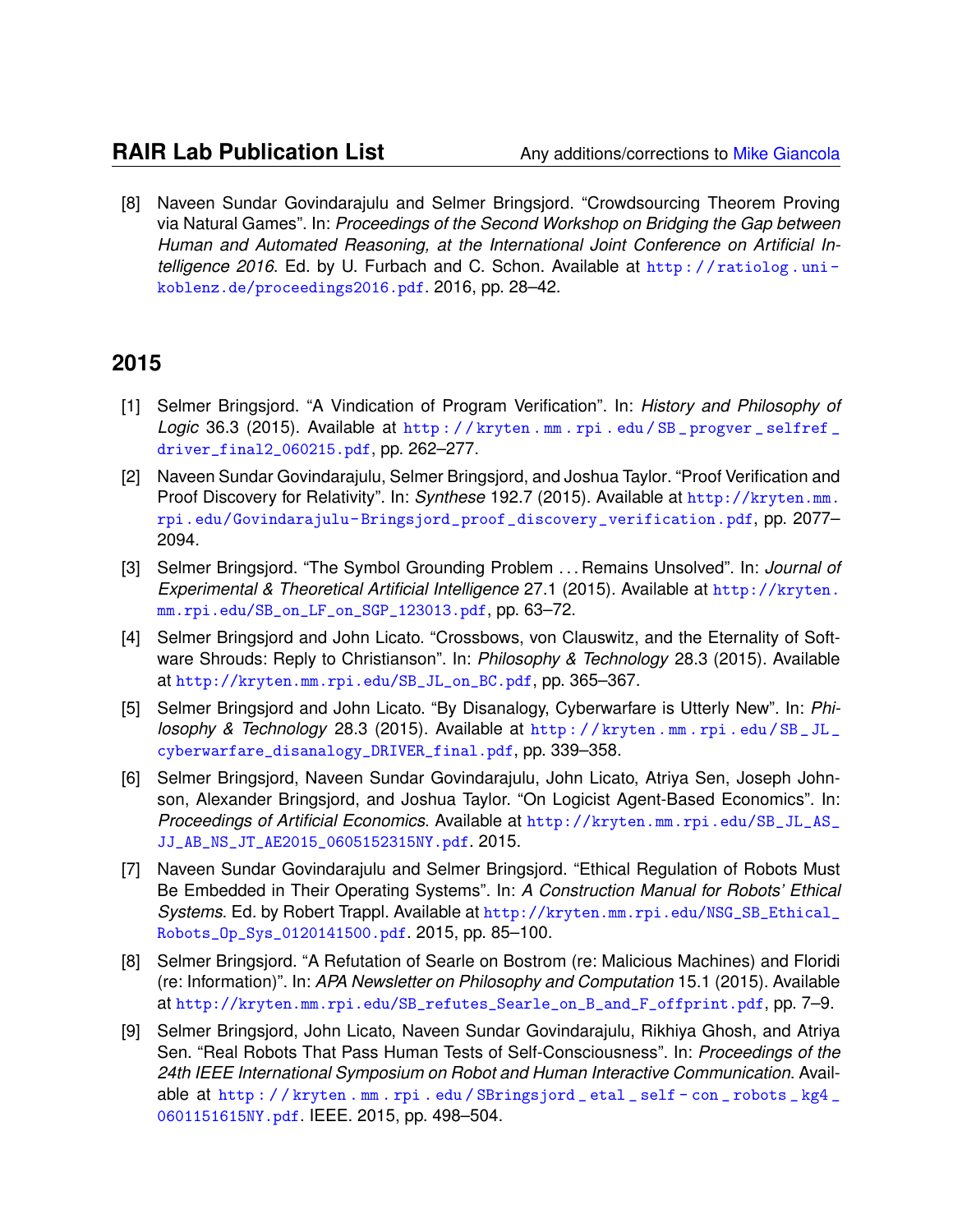- [10] Paul Bello, John Licato, and Selmer Bringsjord. "Constraints on Freely Chosen Action for Moral Robots: Consciousness and Control". In: *Proceedings of the 24th IEEE International Symposium on Robot and Human Interactive Communication*. Available at [https://rair.](https://rair.cogsci.rpi.edu/files/2015/07/ieee_roman_2015_freedom_start.pdf) [cogsci.rpi.edu/files/2015/07/ieee\\_roman\\_2015\\_freedom\\_start.pdf](https://rair.cogsci.rpi.edu/files/2015/07/ieee_roman_2015_freedom_start.pdf). IEEE. 2015, pp. 505–510.
- [11] Atriya Sen, Selmer Bringsjord, Nick Marton, John Licato, and AI Rensselaer. "Toward Diagrammatic Automated Discovery in Axiomatic Physics". In: *2nd International Conference on Logic, Relativity and Beyond*. Available at [http://kryten.mm.rpi.edu/AS\\_SB\\_NM\\_JL\\_](http://kryten.mm.rpi.edu/AS_SB_NM_JL_Diag_Axiomatic_Physics_prelim_082915b.pdf) [Diag\\_Axiomatic\\_Physics\\_prelim\\_082915b.pdf](http://kryten.mm.rpi.edu/AS_SB_NM_JL_Diag_Axiomatic_Physics_prelim_082915b.pdf). 2015.
- [12] Selmer Bringsjord and Alexander Bringsjord. "Can Accomplices to Fraud Will Themselves to Innocence, and Thereby Dodge Counter-Fraud Machines?" In: *Deceptive and Counter-Deceptive Machines*. Ed. by Micah Clark, Paul Bello, and Selmer Bringsjord. Available at [http://kryten.mm.rpi.edu/SB\\_AB\\_will2innocence\\_010416.pdf](http://kryten.mm.rpi.edu/SB_AB_will2innocence_010416.pdf). 2015.
- [13] John Licato, Nick Marton, Boning Dong, Ron Sun, and Selmer Bringsjord. "Modeling the Creation and Development of Cause-Effect Pairs for Explanation Generation in a Cognitive Architecture." In: *Proceedings of the 3rd International Workshop on Artificial Intelligence and Cognition*. Ed. by A. Lieto, C. Battaglino, D. Radicioni, and M. Sanguinetti. Available at <http://ceur-ws.org/Vol-1510/paper3.pdf>. 2015, pp. 29–39.
- [14] Selmer Bringsjord. "Theorem: General Intelligence Entails Creativity, Assuming . . . " In: *Computational Creativity Research: Towards Creative Machines*. Ed. by T. Besold, M. Schorlemmer, and A. Smaill. Available at [http://kryten.mm.rpi.edu/SB\\_gi\\_implies\\_creativity\\_](http://kryten.mm.rpi.edu/SB_gi_implies_creativity_061014.pdf) [061014.pdf](http://kryten.mm.rpi.edu/SB_gi_implies_creativity_061014.pdf). Springer, 2015, pp. 51–64.
- [15] John Licato, Selmer Bringsjord, and Naveen Sundar Govindarajulu. "How Models of Creativity and Analogy Need to Answer the Tailorability Concern". In: *Computational Creativity Research: Towards Creative Machines*. Ed. by T. Besold, M. Schorlemmer, and A. Smaill. Available at [http://kryten.mm.rpi.edu/JL\\_SB\\_NSG\\_tailorability\\_concern\\_061014.pdf](http://kryten.mm.rpi.edu/JL_SB_NSG_tailorability_concern_061014.pdf). Springer, 2015, pp. 93–107.
- [16] Simon Ellis, Alex Haig, Selmer Bringsjord, Joe Valerio, Jonas Braasch, Pauline Oliveros, et al. "Handle: Engineering artificial musical creativity at the "trickery" level". In: *Computational Creativity Research: Towards Creative Machines*. Ed. by T. Besold, M. Schorlemmer, and A. Smaill. Available at [http://kryten.mm.rpi.edu/Ellis\\_etal\\_C3GI\\_book\\_2014\\_042514.](http://kryten.mm.rpi.edu/Ellis_etal_C3GI_book_2014_042514.pdf) [pdf](http://kryten.mm.rpi.edu/Ellis_etal_C3GI_book_2014_042514.pdf). Springer, 2015, pp. 285–308.

- [1] Joe Johnson, Naveen Sundar Govindarajulu, and Selmer Bringsjord. "A Three-Pronged Simonesque Approach to Modeling and Simulation in Deviant "Bi-Pay" Auctions, and Beyond". In: *Mind & Society* 13.1 (2014). Available at [http://kryten.mm.rpi.edu/JJ\\_NSG\\_SB\\_](http://kryten.mm.rpi.edu/JJ_NSG_SB_bounded_rationality_031214.pdf) [bounded\\_rationality\\_031214.pdf](http://kryten.mm.rpi.edu/JJ_NSG_SB_bounded_rationality_031214.pdf), pp. 59–82.
- [2] Elizabeth Bringsjord and Selmer Bringsjord. "Education and ... Big Data versus Big-But-Buried Data". In: *Building a Smarter University* (2014). Available at [http://kryten.mm.](http://kryten.mm.rpi.edu/SB_EB_BBBD_0201141900NY.pdf) [rpi.edu/SB\\_EB\\_BBBD\\_0201141900NY.pdf](http://kryten.mm.rpi.edu/SB_EB_BBBD_0201141900NY.pdf), pp. 57–89.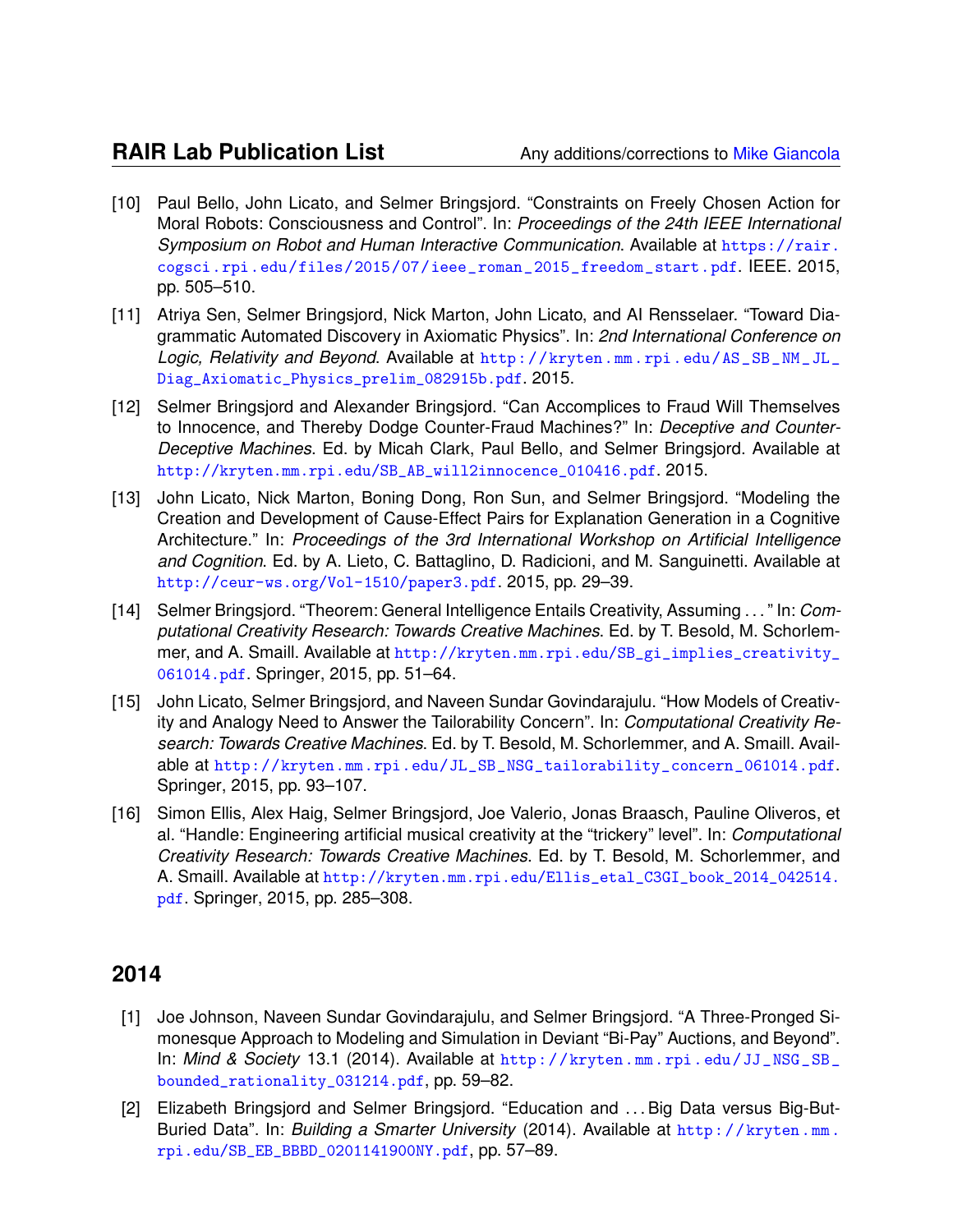- [3] John E Hummel, John Licato, and Selmer Bringsjord. "Analogy, explanation, and proof". In: *Frontiers in Human Neuroscience* 8 (2014). Available at [https://doi.org/10.3389/fnhum.](https://doi.org/10.3389/fnhum.2014.00867) [2014.00867](https://doi.org/10.3389/fnhum.2014.00867), p. 867.
- [4] Konstantine Arkoudas and Selmer Bringsjord. "The Philosophical Foundations of Artificial Intelligence". In: *The Cambridge Handbook of Artificial Intelligence*. Ed. by K. Frankish and W. Ramsey. Available at [http://kryten.mm.rpi.edu/KA\\_SB\\_Handbook\\_AI.pdf](http://kryten.mm.rpi.edu/KA_SB_Handbook_AI.pdf). Cambridge University Press, 2014, pp. 34–63.
- [5] Naveen Sundar Govindarajulu, John Licato, and Selmer Bringsjord. "Toward a Formalization of QA Problem Classes". In: *7th International Conference on Artificial General Intelligence*. Ed. by B. Goertzel, L. Orseau, and J Snaider. Available at [http://kryten.mm.rpi.edu/](http://kryten.mm.rpi.edu/NSG_SB_JL_QA_formalization_060214.pdf) [NSG\\_SB\\_JL\\_QA\\_formalization\\_060214.pdf](http://kryten.mm.rpi.edu/NSG_SB_JL_QA_formalization_060214.pdf). 2014, pp. 228–233.
- [6] Selmer Bringsjord, Naveen Sundar Govindarajulu, Simon Ellis, Evan McCarty, and John Licato. "Nuclear Deterrence and the Logic of Deliberative Mindreading". In: *Cognitive Systems Research* 28 (2014). Available at [http://kryten.mm.rpi.edu/SB\\_NSG\\_SE\\_EM\\_JL\\_nuclear\\_](http://kryten.mm.rpi.edu/SB_NSG_SE_EM_JL_nuclear_mindreading_062313.pdf) [mindreading\\_062313.pdf](http://kryten.mm.rpi.edu/SB_NSG_SE_EM_JL_nuclear_mindreading_062313.pdf), pp. 20–43.
- [7] John Licato, Ron Sun, and Selmer Bringsjord. "Using a Hybrid Cognitive Architecture to Model Children's Errors in an Analogy Task". In: *Proceedings of the Annual Meeting of the Cognitive Science Society*. Vol. 36. 36. Available at [https://escholarship.org/content/](https://escholarship.org/content/qt22b5d550/qt22b5d550.pdf) [qt22b5d550/qt22b5d550.pdf](https://escholarship.org/content/qt22b5d550/qt22b5d550.pdf). 2014.
- [8] John Licato, Ron Sun, and Selmer Bringsjord. "Structural Representation and Reasoning in a Hybrid Cognitive Architecture". In: *2014 International Joint Conference on Neural Networks (IJCNN)*. Available at [http://kryten.mm.rpi.edu/JL\\_RS\\_SB\\_hybrid\\_IJCNN2014\\_012014.](http://kryten.mm.rpi.edu/JL_RS_SB_hybrid_IJCNN2014_012014.pdf) [pdf](http://kryten.mm.rpi.edu/JL_RS_SB_hybrid_IJCNN2014_012014.pdf). IEEE. 2014, pp. 891–898.
- [9] Selmer Bringsjord, Micah Clark, and Joshua Taylor. "Sophisticated Knowledge Representation and Reasoning Requires Philosophy". In: *Philosophy, Computing, and Information Science*. Ed. by Ruth Hagengruber and Uwe Riss. Available at [http://kryten.mm.rpi.](http://kryten.mm.rpi.edu/philkrr_091009.pdf) [edu/philkrr\\_091009.pdf](http://kryten.mm.rpi.edu/philkrr_091009.pdf). Pickering & Chatto Publishers, 2014, pp. 99–119.
- [10] Naveen Sundar Govindarajulu and Selmer Bringsjord. "The Untenability of Agentless Versions of the Church-Turing Thesis". In: *Church's Thesis: Logic, Mind, and Nature*. Ed. by A. Olszewski, B. Brozek, and P. Urbanczyk. Available at [http://kryten.mm.rpi.edu/NSG\\_SB\\_](http://kryten.mm.rpi.edu/NSG_SB_Agentless_Churchs_Thesis.pdf) [Agentless\\_Churchs\\_Thesis.pdf](http://kryten.mm.rpi.edu/NSG_SB_Agentless_Churchs_Thesis.pdf). Copernicus Center Press, 2014, pp. 293–304.
- [11] Selmer Bringsjord, Naveen Sundar Govindarajulu, Dan Thero, and Mei Si. "Akratic Robots and the Computational Logic Thereof". In: *Proceedings of the IEEE 2014 International Symposium on Ethics in Engineering, Science, and Technology*. Available at [http://kryten.](http://kryten.mm.rpi.edu/SB_etal_akratic_robots_0301141621NY.pdf) [mm.rpi.edu/SB\\_etal\\_akratic\\_robots\\_0301141621NY.pdf](http://kryten.mm.rpi.edu/SB_etal_akratic_robots_0301141621NY.pdf). IEEE Press. 2014, pp. 22–29.
- [12] Selmer Bringsjord. "Toward Formalizing Culture: First Steps". In: *Hypothesis* 1.1 (2014). Available at [http://kryten.mm.rpi.edu/SB\\_FormalizingCulture\\_121313.pdf](http://kryten.mm.rpi.edu/SB_FormalizingCulture_121313.pdf), pp. 19– 27.
- [13] John Licato, Ron Sun, and Selmer Bringsjord. "Using Meta-Cognition for Regulating Explanatory Quality Through a Cognitive Architecture". In: *Proceedings of the 2nd International Workshop on Artificial Intelligence and Cognition*. Available at [http://ceur-ws.org/Vol-](http://ceur-ws.org/Vol-1315/paper2.pdf)[1315/paper2.pdf](http://ceur-ws.org/Vol-1315/paper2.pdf). 2014, pp. 27–38.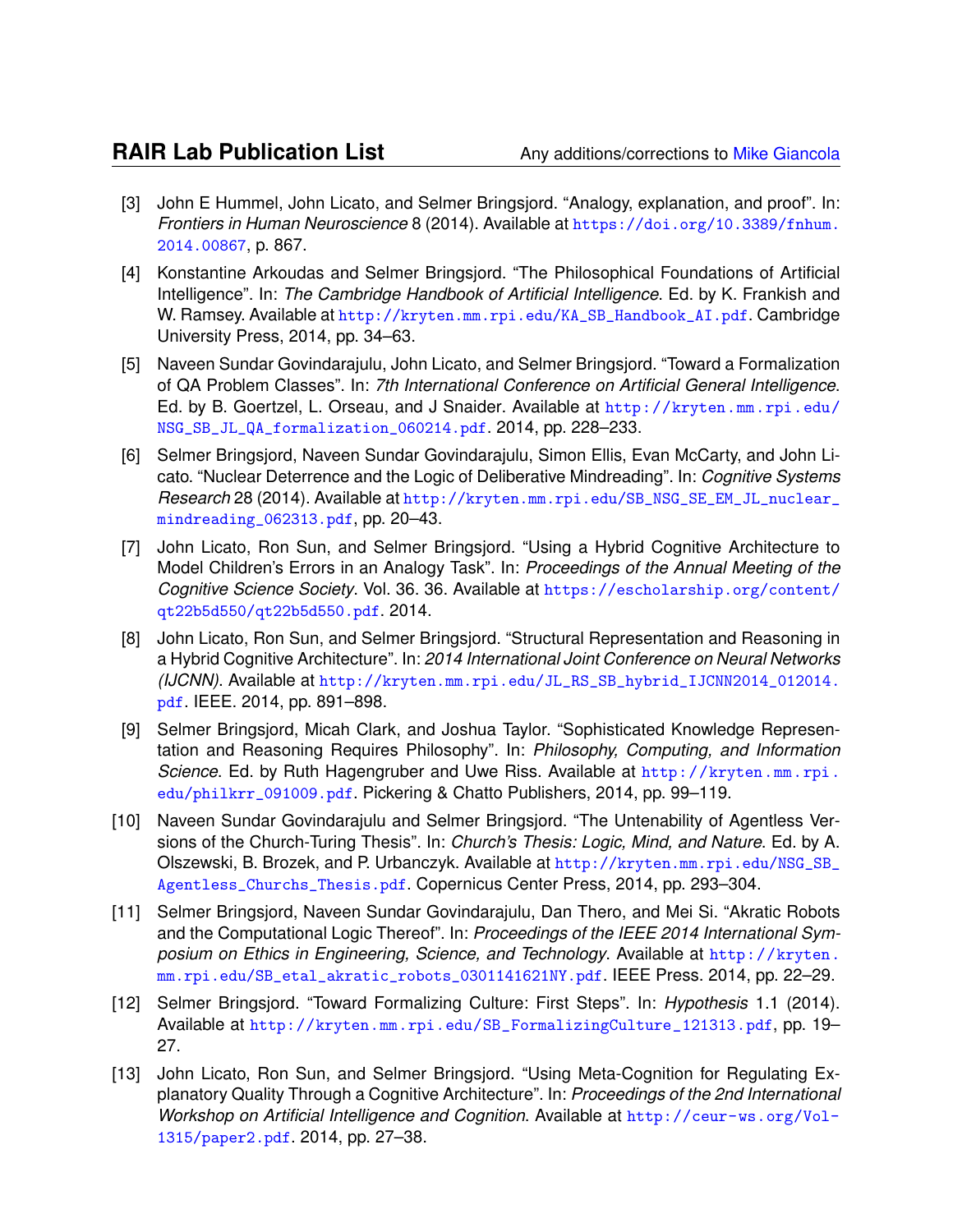- [1] Naveen Sundar Govindarajulu, John Licato, and Selmer Bringsjord. "Small steps toward hypercomputation via infinitary machine proof verification and proof generation". In: *International Conference on Unconventional Computing and Natural Computation*. Available at [https://link.springer.com/chapter/10.1007/978- 3- 642- 39074- 6\\_11](https://link.springer.com/chapter/10.1007/978-3-642-39074-6_11) (paywalled). Springer. 2013, pp. 102–112.
- [2] Selmer Bringsjord and John Licato. "By disanalogy, cyberwarfare is utterly new". In: *Proceedings of the NATO Workshop on Ethics of Cyber Conflict*. Available at [http://kryten.](http://kryten.mm.rpi.edu/SB_JL_cyberwarfare_disanalogy_112113IT.pdf) [mm.rpi.edu/SB\\_JL\\_cyberwarfare\\_disanalogy\\_112113IT.pdf](http://kryten.mm.rpi.edu/SB_JL_cyberwarfare_disanalogy_112113IT.pdf). 2013.
- [3] Paul Bello and Selmer Bringsjord. "On how to build a moral machine". In: *Topoi* 32.2 (2013). Available at [http : / / kryten . mm . rpi . edu / Topoi . MachineEthics . finaldraft . pdf](http://kryten.mm.rpi.edu/Topoi.MachineEthics.finaldraft.pdf), pp. 251–266.
- [4] Selmer Bringsjord, Alexander Bringsjord, and Paul Bello. "Belief in the Singularity is Fideistic". In: *The Singularity Hypotheses: The Frontier Collection*. Ed. by A. Eden, J. Moor, J. Søraker, and E. Steinhart. Available at http://kryten.mm.rpi.edu/SB\_AB\_PB\_sing\_ [fideism\\_022412.pdf](http://kryten.mm.rpi.edu/SB_AB_PB_sing_fideism_022412.pdf). Springer, 2013, pp. 395–412.
- [5] Selmer Bringsjord, Alexander Bringsjord, and Paul Bello. "Hollow Hope for the Omega Point". In: *The Singularity Hypotheses: The Frontier Collection*. Ed. by A. Eden, J. Moor, J. Søraker, and E. Steinhart. Available at [http : / / kryten . mm . rpi . edu / SB \\_ AB \\_ PB \\_](http://kryten.mm.rpi.edu/SB_AB_PB_commentary_on_JS_061212-2330NY.pdf) [commentary\\_on\\_JS\\_061212-2330NY.pdf](http://kryten.mm.rpi.edu/SB_AB_PB_commentary_on_JS_061212-2330NY.pdf). Springer, 2013, pp. 81–83.
- [6] John Licato, Naveen Sundar Govindarajulu, Selmer Bringsjord, Michael Pomeranz, and Logan Gittelson. "Analogico-Deductive Generation of Gödel's First Incompleteness Theorem From the Liar Paradox". In: *Twenty-Third International Joint Conference on Artificial Intelligence*. Available at [http://kryten.mm.rpi.edu/ADR\\_2\\_GI\\_from\\_LP.pdf](http://kryten.mm.rpi.edu/ADR_2_GI_from_LP.pdf). 2013.
- [7] Selmer Bringsjord. "Free Will and A New Kind of Science". In: *Irreducibility and Computational Equivalence*. Available at [http://kryten.mm.rpi.edu/Free-Will\\_and\\_A\\_New\\_Kind\\_](http://kryten.mm.rpi.edu/Free-Will_and_A_New_Kind_of_Science.pdf) [of\\_Science.pdf](http://kryten.mm.rpi.edu/Free-Will_and_A_New_Kind_of_Science.pdf). Springer, 2013, pp. 341–350.
- [8] Selmer Bringsjord and Naveen Sundar Govindarajulu. "Toward a Modern Geography of Minds, Machines, and Math". In: *Philosophy and theory of artificial intelligence*. Springer, 2013, pp. 151–165.
- [9] Naveen Sundar Govindarajulu, Selmer Bringsjord, and John Licato. "On Deep Computational Formalization of Natural Language". In: *Proceedings of the Workshop:"Formalizing Mechanisms for Artificial General Intelligence and Cognition"(Formal MAGiC) at Artificial General Intelligence*. 2013.

- [1] Selmer Bringsjord and Micah H Clark. "Red-Pill Robots Only, Please". In: *IEEE Transactions on Affective Computing* 3.4 (2012). Available at [http://kryten.mm.rpi.edu/TAFFCSI-](http://kryten.mm.rpi.edu/TAFFCSI-2011-08-0056-1.pdf)[2011-08-0056-1.pdf](http://kryten.mm.rpi.edu/TAFFCSI-2011-08-0056-1.pdf), pp. 394–397.
- [2] Selmer Bringsjord. "Belief in The Singularity is Logically Brittle". In: *Journal of Consciousness Studies* 19.7 (2012). Available at [http://kryten.mm.rpi.edu/SB\\_singularity\\_](http://kryten.mm.rpi.edu/SB_singularity_math_final.pdf) [math\\_final.pdf](http://kryten.mm.rpi.edu/SB_singularity_math_final.pdf), p. 14.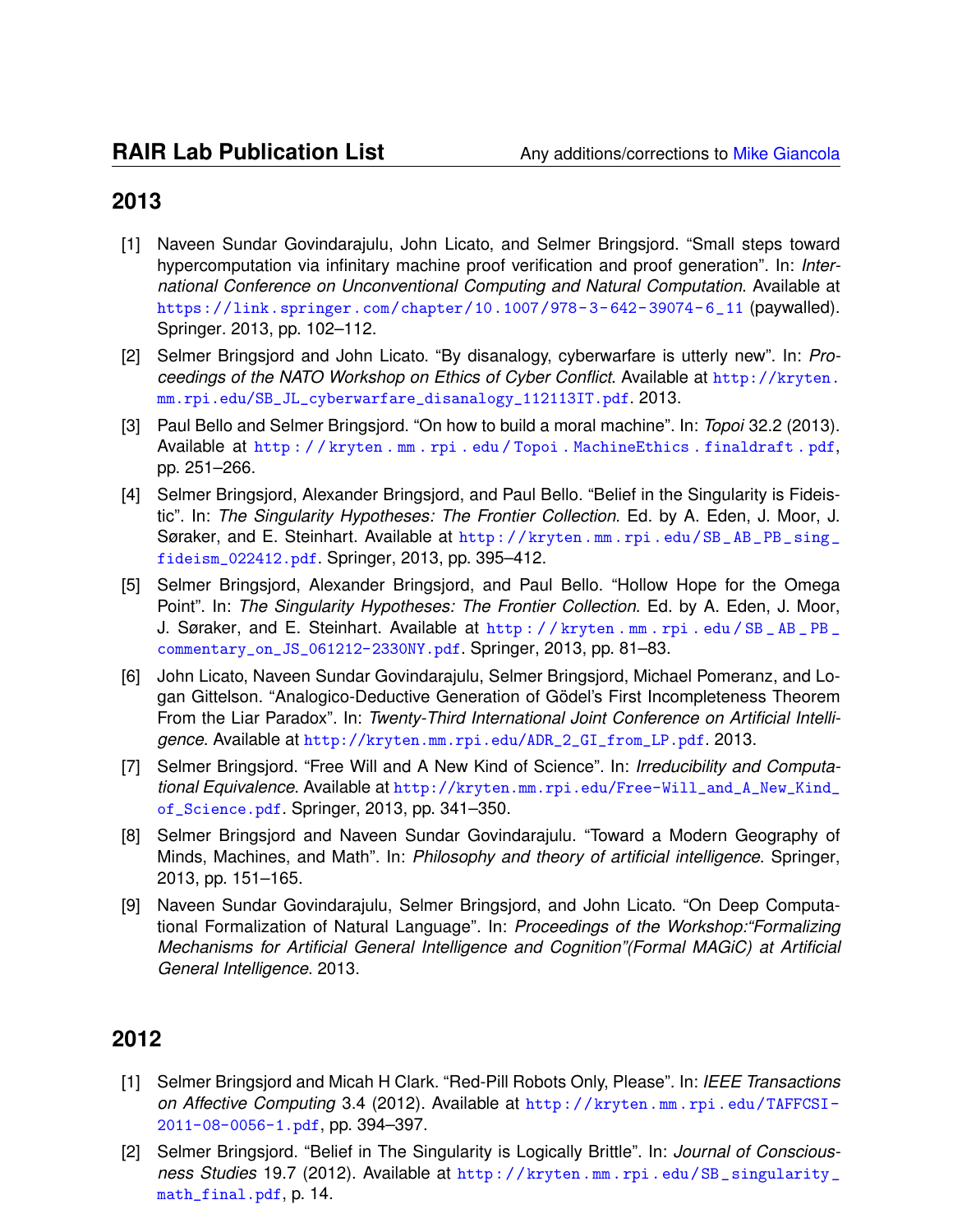- [3] Naveen Sundar Govindarajulu and Selmer Bringsjord. "The Myth of "The Myth of Hypercomputation"". In: *Parallel Processing Letters* 22.03 (2012). Available at [http://kryten.](http://kryten.mm.rpi.edu/Univ_Turku_The_Myth_Of_The_Myth.pdf) [mm.rpi.edu/Univ\\_Turku\\_The\\_Myth\\_Of\\_The\\_Myth.pdf](http://kryten.mm.rpi.edu/Univ_Turku_The_Myth_Of_The_Myth.pdf), p. 14.
- [4] Naveen Sundar Govindarajulu, Selmer Bringsjord, and Joshua Taylor. "Proof Verification and Proof Discovery for Relativity". In: *Book of Abstracts for First International Conference on Logic and Relativity* (2012). Available at [http://kryten.mm.rpi.edu/Govindarajulu-](http://kryten.mm.rpi.edu/Govindarajulu-Bringsjord_proof_discovery_verification.pdf)[Bringsjord\\_proof\\_discovery\\_verification.pdf](http://kryten.mm.rpi.edu/Govindarajulu-Bringsjord_proof_discovery_verification.pdf).
- [5] Selmer Bringsjord and John Licato. "Psychometric Artificial General Intelligence: the Piaget-MacGuyver Room". In: *Theoretical Foundations of Artificial General Intelligence*. Ed. by Pei Wang and Ben Goertzel. Available at [http://kryten.mm.rpi.edu/Bringsjord\\_Licato\\_](http://kryten.mm.rpi.edu/Bringsjord_Licato_PAGI_071512.pdf) [PAGI\\_071512.pdf](http://kryten.mm.rpi.edu/Bringsjord_Licato_PAGI_071512.pdf). Springer, 2012, pp. 25–48.
- [6] Selmer Bringsjord and Naveen Sundar Govindarajulu. "Given the Web, What is Intelligence, Really?" In: *Metaphilosophy* 43.4 (2012). Available at [http://kryten.mm.rpi.edu/SB\\_](http://kryten.mm.rpi.edu/SB_NSG_Real_Intelligence_040912.pdf) [NSG\\_Real\\_Intelligence\\_040912.pdf](http://kryten.mm.rpi.edu/SB_NSG_Real_Intelligence_040912.pdf), pp. 464–479.
- [7] Selmer Bringsjord and Joshua Taylor. "The divine-command approach to robot ethics". In: *Robot ethics: The ethical and social implications of robotics*. Ed. by Patrick Lin, Keith Abney, and George A Bekey. Available at [http://kryten.mm.rpi.edu/Divine-Command\\_Roboeth](http://kryten.mm.rpi.edu/Divine-Command_Roboethics_Bringsjord_Taylor.pdf) [ics\\_Bringsjord\\_Taylor.pdf](http://kryten.mm.rpi.edu/Divine-Command_Roboethics_Bringsjord_Taylor.pdf). MIT Press Cambridge, MA, 2012, pp. 85–108.
- [8] Selmer Bringsjord, Naveen Sundar Govindarajulu, Eugene Eberbach, and Yingrui Yang. "Perhaps the rigorous modeling of economic phenomena requires hypercomputation". In: *International Journal of Unconventional Computing* 8.1 (2012). Available at [http://kryten.](http://kryten.mm.rpi.edu/SB_NSG_EE_YY_28-9-2010.pdf) [mm.rpi.edu/SB\\_NSG\\_EE\\_YY\\_28-9-2010.pdf](http://kryten.mm.rpi.edu/SB_NSG_EE_YY_28-9-2010.pdf), pp. 3–32.
- [9] Selmer Bringsjord and Joe Johnson. "Rage Against The Machine; What are Our Prospects as Advances in AI Change the Labour Equation?" In: *The Philosophers' Magazine* 57 (2012). Available at [http://kryten.mm.rpi.edu/SB\\_JJ\\_Rage\\_Against\\_Machine\\_offprint.pdf](http://kryten.mm.rpi.edu/SB_JJ_Rage_Against_Machine_offprint.pdf), pp. 90–95.
- [10] Selmer Bringsjord, Jinrong Li, Naveen Sundar Govindarajulu, and Konstantine Arkoudas. "On the Cognitive Science of of Computer Programming, in Service of Two Historic Challenges". In: *Symposium on History and Philosophy of Computer Programming*. Available at [http://kryten.mm.rpi.edu/SB\\_JL\\_NSG\\_KA\\_HAPOP\\_060412.pdf](http://kryten.mm.rpi.edu/SB_JL_NSG_KA_HAPOP_060412.pdf). 2012.

- [1] Selmer Bringsjord, Joshua Taylor, R Wojtowicz, Konstantine Arkoudas, B van Heuveln, M Anderson, and S Anderson. "Piagetian roboethics via category theory: Moving beyond mere formal operations to engineer robots whose decisions are guaranteed to be ethically correct". In: *Machine ethics* (2011). Available at [http : / / kryten . mm . rpi . edu / SB \\_ etal \\_](http://kryten.mm.rpi.edu/SB_etal_PiagetianRoboethics_091510.pdf) [PiagetianRoboethics\\_091510.pdf](http://kryten.mm.rpi.edu/SB_etal_PiagetianRoboethics_091510.pdf), pp. 361–374.
- [2] Selmer Bringsjord. "Psychometric artificial intelligence". In: *Journal of Experimental & Theoretical Artificial Intelligence* 23.3 (2011), pp. 271–277.
- [3] Nate Chapin, Boleslaw Szymanski, Selmer Bringsjord, and Bettina Schimanski. "A bottomup complement to the logic-based top-down approach to the story arrangement test". In: *Journal of Experimental & Theoretical Artificial Intelligence* 23.3 (2011), pp. 329–341.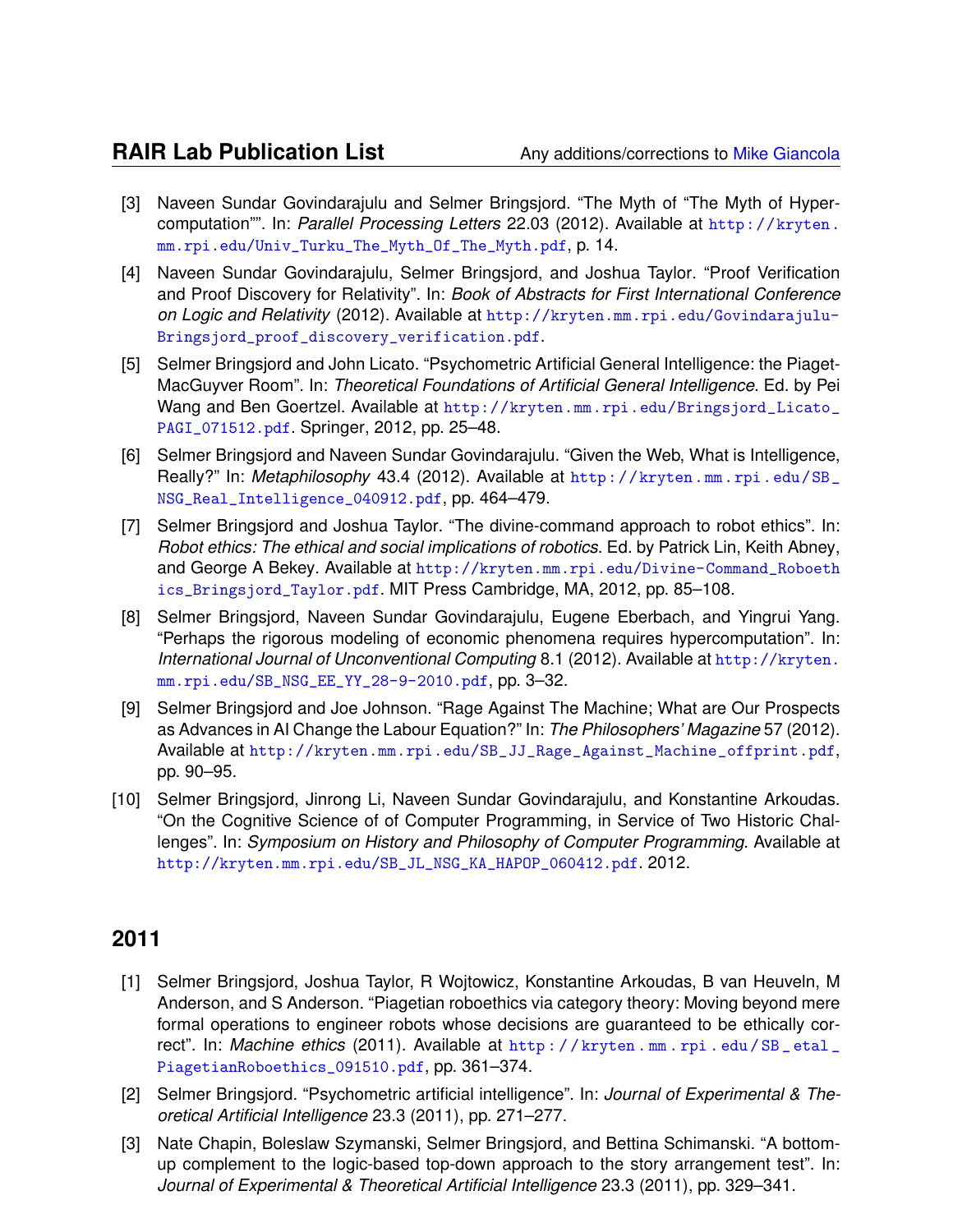- [4] Jonas Braasch, Selmer Bringsjord, Colin Kuebler, Pauline Oliveros, Anthony Parks, and Doug Van Nort. "CAIRA-a creative artificially-intuitive and reasoning agent as conductor of telematic music improvisations". In: *Audio Engineering Society Convention 131*. Available at [http://kryten.mm.rpi.edu/Caira\\_Creative\\_Artificially-Intuitive\\_and\\_Reasoning](http://kryten.mm.rpi.edu/Caira_Creative_Artificially-Intuitive_and_Reasoning_Ageny.pdf) [\\_Ageny.pdf](http://kryten.mm.rpi.edu/Caira_Creative_Artificially-Intuitive_and_Reasoning_Ageny.pdf). Audio Engineering Society. 2011.
- [5] Selmer Bringsjord and Naveen G Sundar. "In Defense of the Unprovability of the Church-Turing Thesis." In: *International Journal of Unconventional Computing* 6.5 (2011). Available at [http://kryten.mm.rpi.edu/SB\\_NSG\\_CTTnotprovable\\_091510.pdf](http://kryten.mm.rpi.edu/SB_NSG_CTTnotprovable_091510.pdf), pp. 353–373.
- [6] Selmer Bringsjord, Joseph Johnson, and Naveen Sundar Govindarajulu. "Hypercomputation, Artificial Intelligence, and the Future of Economics". In: *Proceedings of the Satellite Workshops of UC 2011, in TUCS Lecture Notes*. Ed. by M. Stannett, D. Makowiec, A. Lawniczak, and B. Di Stefano. 14. Available at [http://kryten.mm.rpi.edu/Univ\\_of\\_](http://kryten.mm.rpi.edu/Univ_of_Turku_Hypercomputation_AI.pdf) [Turku\\_Hypercomputation\\_AI.pdf](http://kryten.mm.rpi.edu/Univ_of_Turku_Hypercomputation_AI.pdf). 2011, pp. 21–35.
- [7] Selmer Bringsjord and Naveen Sundar Govindarajulu. "Abstract of: In Further Defense of the Unprovability of the Church-Turing Thesis". In: *Studia Logica Conference on Trends in Logic IX: Churchs Thesis: Logic, Mind and Nature. Krakow, Poland*. Available at [http://](http://kryten.mm.rpi.edu/SB_NSG_In_Further_Defense_of.pdf) [kryten.mm.rpi.edu/SB\\_NSG\\_In\\_Further\\_Defense\\_of.pdf](http://kryten.mm.rpi.edu/SB_NSG_In_Further_Defense_of.pdf). 2011.

- [1] Selmer Bringsjord. "Meeting Floridi's Challenge to Artificial Intelligence from the Knowledge-Game Test for Self-Consciousness". In: *Metaphilosophy* 41.3 (2010). Available at [http :](http://kryten.mm.rpi.edu/sb_on_floridi_offprint.pdf) [//kryten.mm.rpi.edu/sb\\_on\\_floridi\\_offprint.pdf](http://kryten.mm.rpi.edu/sb_on_floridi_offprint.pdf), pp. 292–312.
- [2] Selmer Bringsjord, Micah Clark, and Joshua Taylor. "Honestly Speaking, How Close are We to HAL 9000?" In: *Proceedings of the 3rd International Workshop on Physics and Computation*. Available at [http://kryten.mm.rpi.edu/sb\\_mc\\_hal\\_091510.pdf](http://kryten.mm.rpi.edu/sb_mc_hal_091510.pdf). 2010, pp. 39– 53.
- [3] Andrew Shilliday, Joshua Taylor, Micah Clark, and Selmer Bringsjord. "Provability-based semantic interoperability for information sharing and joint reasoning". In: *Proceeding of the 2010 conference on Ontologies and Semantic Technologies for Intelligence, Frontiers in Artificial Intelligence and Applications*. Vol. 213. Available at [http://kryten.mm.rpi.edu/](http://kryten.mm.rpi.edu/toward.pbsi4oic.pdf) [toward.pbsi4oic.pdf](http://kryten.mm.rpi.edu/toward.pbsi4oic.pdf). 2010, pp. 109–128.
- [4] Selmer Bringsjord. "The Hypercomputational Case for Substance Dualism". In: *Thinking Machines and the Philosophy of Computer Science: Concepts and Principles*. Available at <http://www.irma-international.org/viewtitle/43692/>. IGI Global, 2010, pp. 83–103.
- [5] Selmer Bringsjord. "God, souls, and Turing: in defense of the theological objection to the Turing test". In: *Kybernetes* (2010). Available at [http://kryten.mm.rpi.edu/SB\\_theo\\_](http://kryten.mm.rpi.edu/SB_theo_obj_tt_offprint.pdf) [obj\\_tt\\_offprint.pdf](http://kryten.mm.rpi.edu/SB_theo_obj_tt_offprint.pdf).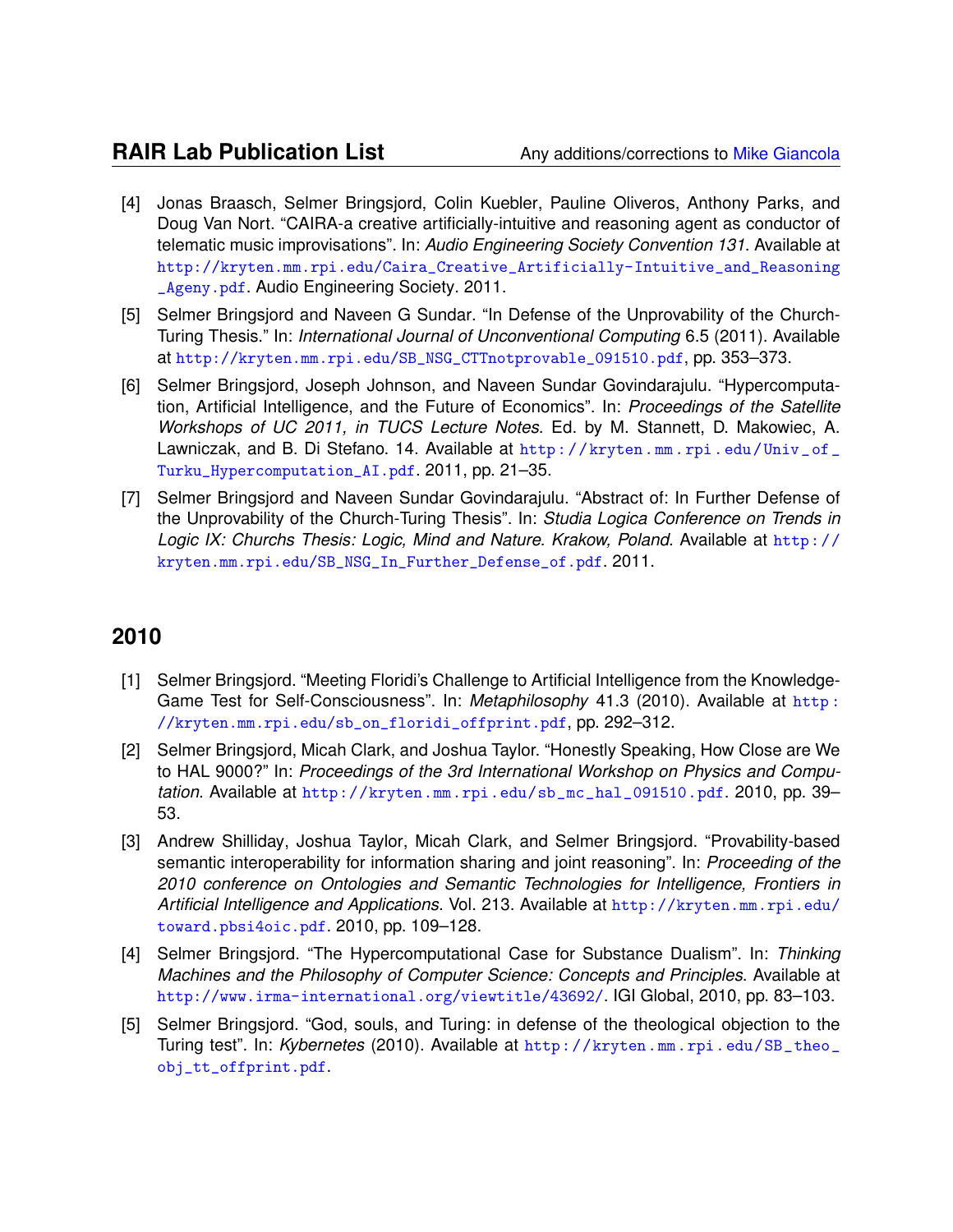- [1] S Bringsjord. "But perhaps robots are essentially non-persons". In: *Erwagen Wissen Ethik ¨* 20.2 (2009). Available at [http://kryten.mm.rpi.edu/SB\\_Robots\\_Ess\\_Non-Persons.pdf](http://kryten.mm.rpi.edu/SB_Robots_Ess_Non-Persons.pdf), pp. 193–195.
- [2] Selmer Bringsjord and Alexander Bringsjord. "Synthetic Worlds and Characters, and the Future of Creative Writing". In: *SmithC. AP KisielK. MorrisonJ.(Eds.), Working through synthetic worlds* (2009). Available at [http://kryten.mm.rpi.edu/SB\\_AB\\_swcw\\_031809.pdf](http://kryten.mm.rpi.edu/SB_AB_swcw_031809.pdf), pp. 235–255.
- [3] Konstantine Arkoudas and Selmer Bringsjord. "Vivid: A framework for heterogeneous problem solving". In: *Artificial Intelligence* 173.15 (2009). Available at [http://kryten.mm.rpi.](http://kryten.mm.rpi.edu/KA_SB_Vivid_offprint_AIJ.pdf) [edu/KA\\_SB\\_Vivid\\_offprint\\_AIJ.pdf](http://kryten.mm.rpi.edu/KA_SB_Vivid_offprint_AIJ.pdf), pp. 1367–1405.
- [4] Ron Sun and Selmer Bringsjord. "Cognitive systems and cognitive architectures". In: *Wiley Encyclopedia of Computer Science and Engineering* (2009). Available at [http://kryten.](http://kryten.mm.rpi.edu/rs_sb_wileyency_pp.pdf) [mm.rpi.edu/rs\\_sb\\_wileyency\\_pp.pdf](http://kryten.mm.rpi.edu/rs_sb_wileyency_pp.pdf).
- [5] Konstantine Arkoudas and Selmer Bringsjord. "Propositional Attitudes and Causation." In: *Int. J. Software and Informatics* 3.1 (2009). Available at [http : / / kryten . mm . rpi . edu /](http://kryten.mm.rpi.edu/PRICAI_w_sequentcalc_041709.pdf) [PRICAI\\_w\\_sequentcalc\\_041709.pdf](http://kryten.mm.rpi.edu/PRICAI_w_sequentcalc_041709.pdf), pp. 47-65.
- [6] Konstantine Arkoudas, Selmer Bringsjord, and Sangeet Khemlani. "Qualitative Spatial Reasoning Via 3-Valued Heterogeneous Logic." In: *KEOD*. Available at [https://www.research](https://www.researchgate.net/profile/Sangeet_Khemlani/publication/220802161_Qualitative_Spatial_Reasoning_Via_3-Valued_Heterogeneous_Logic/links/576956e308ae2d7145ba7e85.pdf) [gate.net/profile/Sangeet\\_Khemlani/publication/220802161\\_Qualitative\\_Spatial\\_](https://www.researchgate.net/profile/Sangeet_Khemlani/publication/220802161_Qualitative_Spatial_Reasoning_Via_3-Valued_Heterogeneous_Logic/links/576956e308ae2d7145ba7e85.pdf) [Reasoning\\_Via\\_3- Valued\\_Heterogeneous\\_Logic/links/576956e308ae2d7145ba7e85.](https://www.researchgate.net/profile/Sangeet_Khemlani/publication/220802161_Qualitative_Spatial_Reasoning_Via_3-Valued_Heterogeneous_Logic/links/576956e308ae2d7145ba7e85.pdf) [pdf](https://www.researchgate.net/profile/Sangeet_Khemlani/publication/220802161_Qualitative_Spatial_Reasoning_Via_3-Valued_Heterogeneous_Logic/links/576956e308ae2d7145ba7e85.pdf). 2009, pp. 80–87.
- [7] Selmer Bringsjord. "General Intelligence and Hypercomputation". In: *Proceedings of the 2nd Conference on Artificiel General Intelligence (2009)*. Available at [https://download.atlan](https://download.atlantis-press.com/article/1861.pdf) [tis-press.com/article/1861.pdf](https://download.atlantis-press.com/article/1861.pdf). Atlantis Press. 2009.

- [1] Selmer Bringsjord and Jinrong Li. "Toward aligning computer programming with clear thinking via the reason programming language". In: *Current Issues in Computing and Philosophy* 175 (2008). Available at [http://kryten.mm.rpi.edu/Selmer\\_clear\\_prog\\_Dec17.pdf](http://kryten.mm.rpi.edu/Selmer_clear_prog_Dec17.pdf), p. 156.
- [2] Selmer Bringsjord. "The logicist manifesto: At long last let logic-based artificial intelligence become a field unto itself". In: *Journal of Applied Logic* 6.4 (2008). Available at [http://](http://kryten.mm.rpi.edu/SB_LAI_Manifesto_091808.pdf) [kryten.mm.rpi.edu/SB\\_LAI\\_Manifesto\\_091808.pdf](http://kryten.mm.rpi.edu/SB_LAI_Manifesto_091808.pdf), pp. 502–525.
- [3] Selmer Bringsjord. "Ethical robots: the future can heed us". In: *Ai & Society* 22.4 (2008). Available at [http : / / kryten . mm . rpi . edu / Bringsjord \\_ EthRobots \\_ searchable . pdf](http://kryten.mm.rpi.edu/Bringsjord_EthRobots_searchable.pdf), pp. 539–550.
- [4] Selmer Bringsjord. "Declarative/logic-based computational cognitive modeling". In: *The Handbook of Computational Cognitive Modeling, Cambridge University Press, Cambridge*. Ed. by Ron Sun. Citeseer, 2008.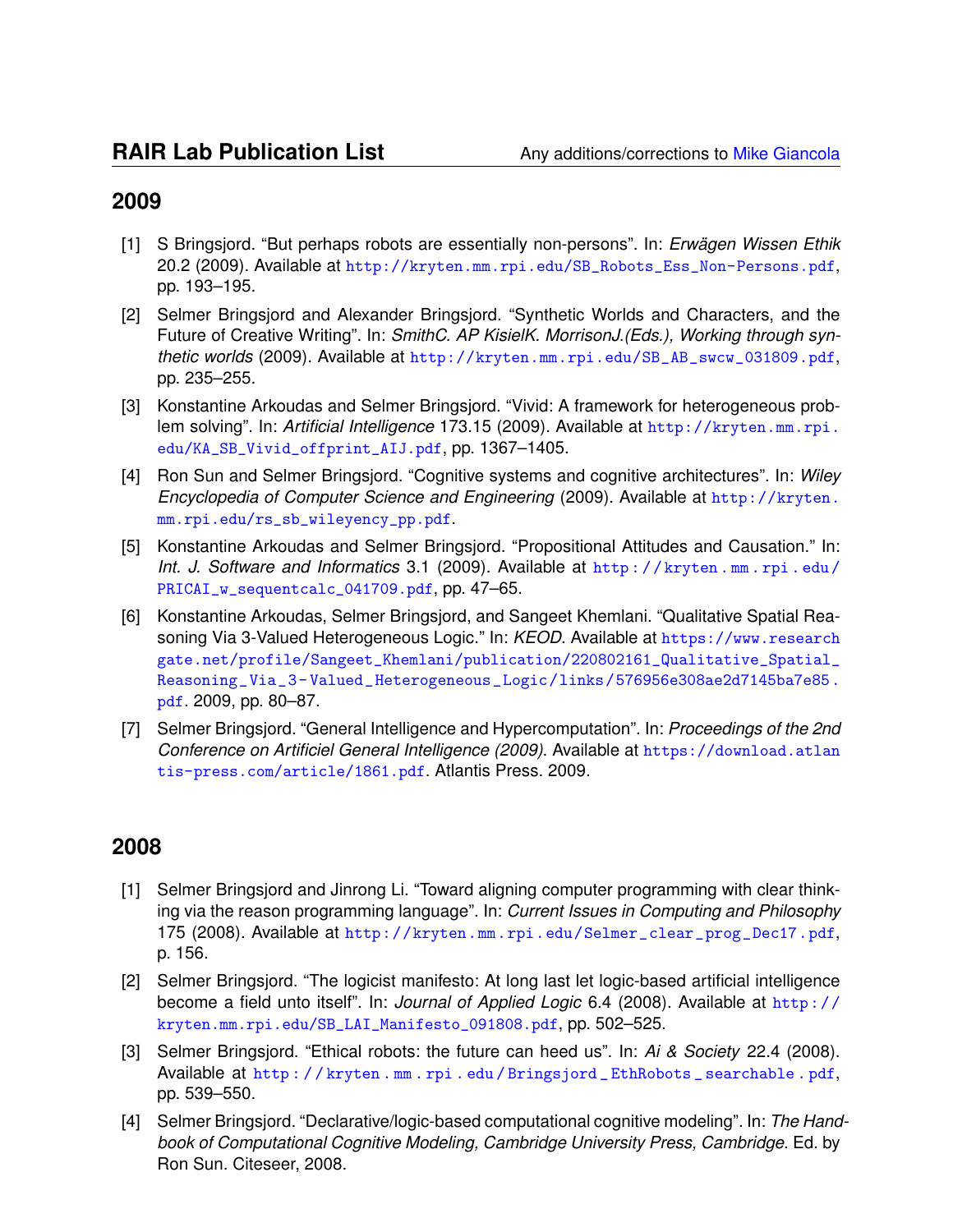- [5] Konstantine Arkoudas and Selmer Bringsjord. "Toward formalizing common-sense psychology: An analysis of the false-belief task". In: *Pacific Rim International Conference on Artificial Intelligence*. Available at [http://kryten.mm.rpi.edu/PRES/PRICAI08/cognitiveCalculu](http://kryten.mm.rpi.edu/PRES/PRICAI08/cognitiveCalculus060308.pdf) [s060308.pdf](http://kryten.mm.rpi.edu/PRES/PRICAI08/cognitiveCalculus060308.pdf). Springer. 2008, pp. 17–29.
- [6] Selmer Bringsjord, Joshua Taylor, Andrew Shilliday, Micah Clark, Konstantine Arkoudas, Michael Schoelles, Marc Destefano, and Jason Wodicka. "Slate: an argument-centered intelligent assistant to human reasoners". In: *Proceedings of the 8th International Workshop on Computational Models of Natural Argument (CMNA 8)*. Available at [http://kryten.mm.](http://kryten.mm.rpi.edu/Bringsjord_etal_Slate_cmna_crc_061708.pdf) [rpi.edu/Bringsjord\\_etal\\_Slate\\_cmna\\_crc\\_061708.pdf](http://kryten.mm.rpi.edu/Bringsjord_etal_Slate_cmna_crc_061708.pdf). Citeseer. 2008.
- [7] Joshua Taylor and Selmer Bringsjord. "Discovery Using Heterogeneous Combined Logics." In: *AAAI Fall Symposium: Automated Scientific Discovery*. Available at [http://kryten.mm.](http://kryten.mm.rpi.edu/JT_SB_Disc_Het_Logic.pdf) [rpi.edu/JT\\_SB\\_Disc\\_Het\\_Logic.pdf](http://kryten.mm.rpi.edu/JT_SB_Disc_Het_Logic.pdf). 2008, pp. 30–31.
- [8] Selmer Bringsjord. "If I Were Judge". In: *Parsing the Turing Test: Philosophical and Methodological Issues in the Quest for the Thinking Computer* (2008). Available at [http://kryten.](http://kryten.mm.rpi.edu/SB_If_I_Were_Judge2.pdf) [mm.rpi.edu/SB\\_If\\_I\\_Were\\_Judge2.pdf](http://kryten.mm.rpi.edu/SB_If_I_Were_Judge2.pdf).
- [9] Micah Clark and Selmer Bringsjord. "Persuasion Technology Through Mechanical Sophistry". In: *Communication and Social Intelligence* (2008). Available at [http://kryten.mm.rpi.](http://kryten.mm.rpi.edu/Clark_Bringsjord_PersuasionAISB2008.pdf) [edu/Clark\\_Bringsjord\\_PersuasionAISB2008.pdf](http://kryten.mm.rpi.edu/Clark_Bringsjord_PersuasionAISB2008.pdf), pp. 51–54.
- [10] Selmer Bringsjord, Andrew Shilliday, Joshua Taylor, Dan Werner, Micah Clark, Ed Charpentier, and Alexander Bringsjord. "Toward logic-based cognitively robust synthetic characters in digital environments". In: *Proceedings of the First Conference on Artificial General Intelligence (AGI-08)*. Available at [http://kryten.mm.rpi.edu/sb\\_etal\\_agi2008.pdf](http://kryten.mm.rpi.edu/sb_etal_agi2008.pdf). 2008.

- [1] Andrew Shilliday, Joshua Taylor, and Selmer Bringsjord. "Toward automated provabilitybased semantic interoperability between ontologies for the intelligence community". In: *Ontology for the Intelligence Community: Towards Effective Exploitation and Integration of Intelligence Resources (OIC-2007), ed., KS Hornsby* (2007). Available at [http://kryten.mm.](http://kryten.mm.rpi.edu/sb_etal_agi2008.pdf) [rpi.edu/sb\\_etal\\_agi2008.pdf](http://kryten.mm.rpi.edu/sb_etal_agi2008.pdf), pp. 67–72.
- [2] Joshua Taylor, Andrew Shilliday, and Selmer Bringsjord. "Provability-based semantic interoperability via translation graphs". In: *International Conference on Conceptual Modeling*. Available at [http://kryten.mm.rpi.edu/jt\\_as\\_sb\\_PBSITG\\_crc.pdf](http://kryten.mm.rpi.edu/jt_as_sb_PBSITG_crc.pdf). Springer. 2007, pp. 180–189.
- [3] Konstantine Arkoudas and Selmer Bringsjord. "Computers, justification, and mathematical knowledge". In: *Minds and Machines* 17.2 (2007). Available at [http://kryten.mm.rpi.](http://kryten.mm.rpi.edu/ka_sb_proofs_offprint.pdf) [edu/ka\\_sb\\_proofs\\_offprint.pdf](http://kryten.mm.rpi.edu/ka_sb_proofs_offprint.pdf), pp. 185–202.
- [4] Selmer Bringsjord. "Offer: One billion dollars for a conscious robot; if you're honest, you must decline". In: *Journal of Consciousness Studies* 14.7 (2007). Available at [http://kryten.](http://kryten.mm.rpi.edu/jcsonebillion2.pdf) [mm.rpi.edu/jcsonebillion2.pdf](http://kryten.mm.rpi.edu/jcsonebillion2.pdf), pp. 28–43.
- [5] Selmer Bringsjord, Konstantine Arkoudas, Deepa Mukherjee, Andrew Edward Shilliday, Joshua Taylor, Micah Henry Clark, and Elizabeth Bringsjord. "The Multi-Mind Effect." In: *IC-AI*. Available at [http://kryten.mm.rpi.edu/Bringsjord\\_MultiMind\\_ICAI07.pdf](http://kryten.mm.rpi.edu/Bringsjord_MultiMind_ICAI07.pdf). 2007, pp. 43– 49.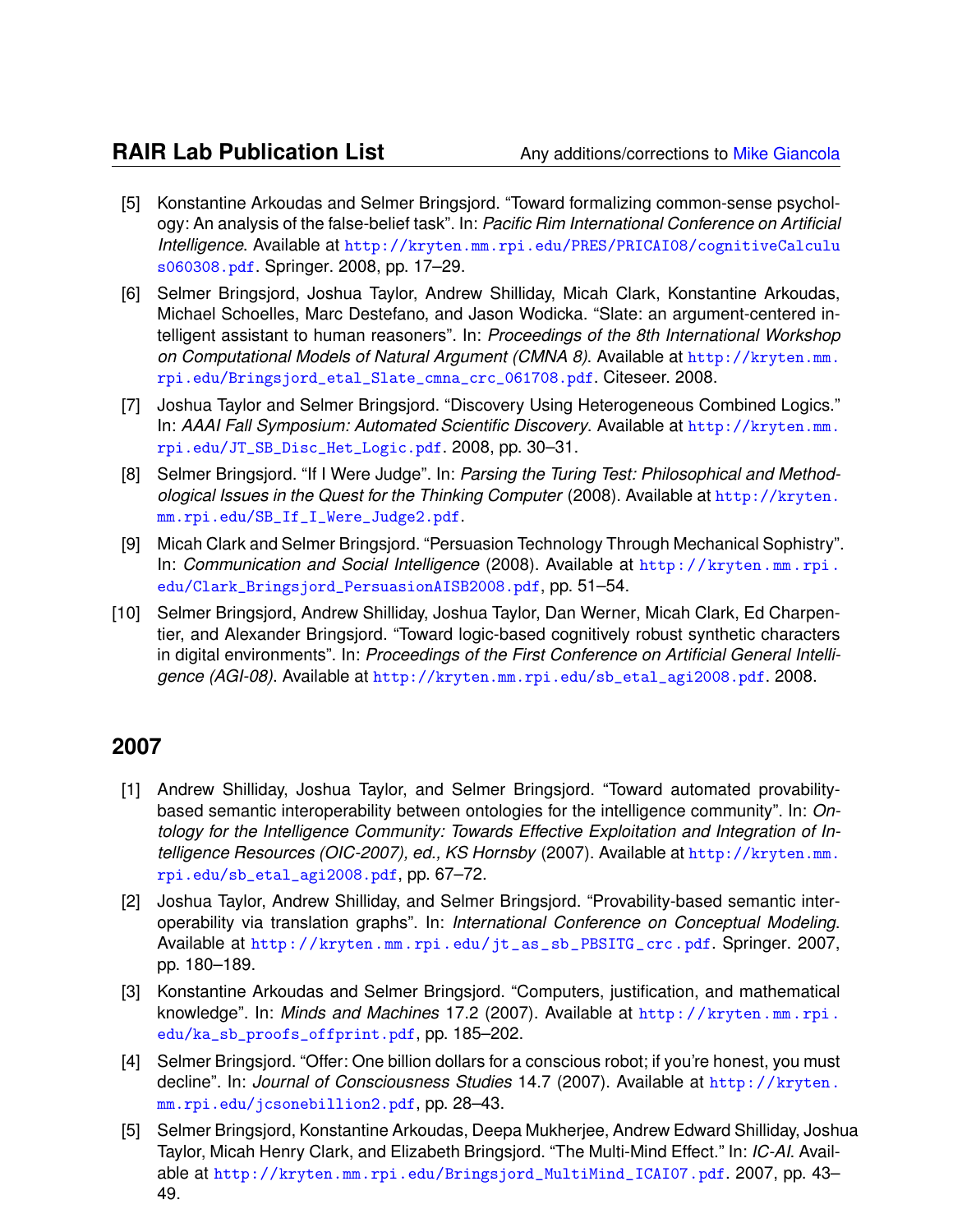[6] Selmer Bringsjord, Konstantine Arkoudas, Micah Clark, Andrew Shilliday, Joshua Taylor, Bettina Schimanski, and Yingrui Yang. "Reporting on Some Logic-Based Machine Reading Research." In: *AAAI Spring Symposium: Machine Reading*. Available at [http://kryten.](http://kryten.mm.rpi.edu/sb_ka_machinereading_ss07_012907.pdf) [mm.rpi.edu/sb\\_ka\\_machinereading\\_ss07\\_012907.pdf](http://kryten.mm.rpi.edu/sb_ka_machinereading_ss07_012907.pdf). 2007, pp. 23–28.

#### **2006**

- [1] Selmer Bringsjord, Andrew Shilliday, Josh Taylor, Paul Bello, Yingrui Yang, and Konstantine Arkoudas. "Harnessing Intelligent Agent Technology to "Superteach" Reasoning". In: *Teaching and Learning* 2.2 (2006). Available at [http : / / citeseerx . ist . psu . edu / viewdoc /](http://citeseerx.ist.psu.edu/viewdoc/download?doi=10.1.1.99.9025&rep=rep1&type=pdf) [download?doi=10.1.1.99.9025&rep=rep1&type=pdf](http://citeseerx.ist.psu.edu/viewdoc/download?doi=10.1.1.99.9025&rep=rep1&type=pdf). Additionally, preprint available at <http://kryten.mm.rpi.edu/Bringsjord.Vol2.Iss1.PubFormat.doc>, pp. 88–116.
- [2] Selmer Bringsjord and Konstantine Arkoudas. "On the Provability, Veracity, and Al-Relevance of the Church—Turing Thesis". In: *Church's Thesis after* 70 (2006). Available at [http://](http://kryten.mm.rpi.edu/tc_bringsjord_arkoudas_022806.pdf) [kryten.mm.rpi.edu/tc\\_bringsjord\\_arkoudas\\_022806.pdf](http://kryten.mm.rpi.edu/tc_bringsjord_arkoudas_022806.pdf), p. 66.
- [3] Selmer Bringsjord, Konstantine Arkoudas, and Paul Bello. "Toward a general logicist methodology for engineering ethically correct robots". In: *IEEE Intelligent Systems* 21.4 (2006). Available at [http : / / kryten . mm . rpi . edu / bringsjord \\_ inference \\_ robot \\_ ethics \\_](http://kryten.mm.rpi.edu/bringsjord_inference_robot_ethics_preprint.pdf) [preprint.pdf](http://kryten.mm.rpi.edu/bringsjord_inference_robot_ethics_preprint.pdf), pp. 38–44.
- [4] Selmer Bringsjord, Owen Kellett, Andrew Shilliday, Joshua Taylor, Bram Van Heuveln, Yingrui Yang, Jeffrey Baumes, and Kyle Ross. "A new Gödelian argument for hypercomputing minds based on the busy beaver problem". In: *Applied Mathematics and Computation* 176.2 (2006). Available at [http://kryten.mm.rpi.edu/sb\\_etal\\_godel\\_bb.pdf](http://kryten.mm.rpi.edu/sb_etal_godel_bb.pdf), pp. 516–530.
- [5] Selmer Bringsjord and Micah Clark. "For Problems Sufficiently Hard... AI Needs CogSci". In: *AAAI Spring Symposium: Between a Rock and a Hard Place: Cognitive Science Principles Meet AI-Hard Problems*. Available at [http://kryten.mm.rpi.edu/SS0602BringsjordS.](http://kryten.mm.rpi.edu/SS0602BringsjordS.pdf) [pdf](http://kryten.mm.rpi.edu/SS0602BringsjordS.pdf). 2006, pp. 23–26.

- [1] Selmer Bringsjord, Sangeet Khemlani, Konstantine Arkoudas, Chris McEvoy, Marc Destefano, and Matthew Daigle. "Advanced synthetic characters, evil, and E". In: *Game-On*. Vol. 6. Won the "Best Paper" Award. Available at <http://kryten.mm.rpi.edu/gameon14.pdf>. 2005, pp. 31–39.
- [2] Selmer Bringsjord. "Ethical Robots: The Future Can Heed Us". In: *AAAI fall symposium on machine ethics*. Available at <http://kryten.mm.rpi.edu/FS605BringsjordS.pdf>. 2005, pp. 24–29.
- [3] Konstantine Arkoudas, Selmer Bringsjord, and Paul Bello. "Toward ethical robots via mechanized deontic logic". In: *AAAI fall symposium on machine ethics*. Available at [http : / /](http://kryten.mm.rpi.edu/FS605ArkoudasAndBringsjord.pdf) [kryten.mm.rpi.edu/FS605ArkoudasAndBringsjord.pdf](http://kryten.mm.rpi.edu/FS605ArkoudasAndBringsjord.pdf). 2005, pp. 17–23.